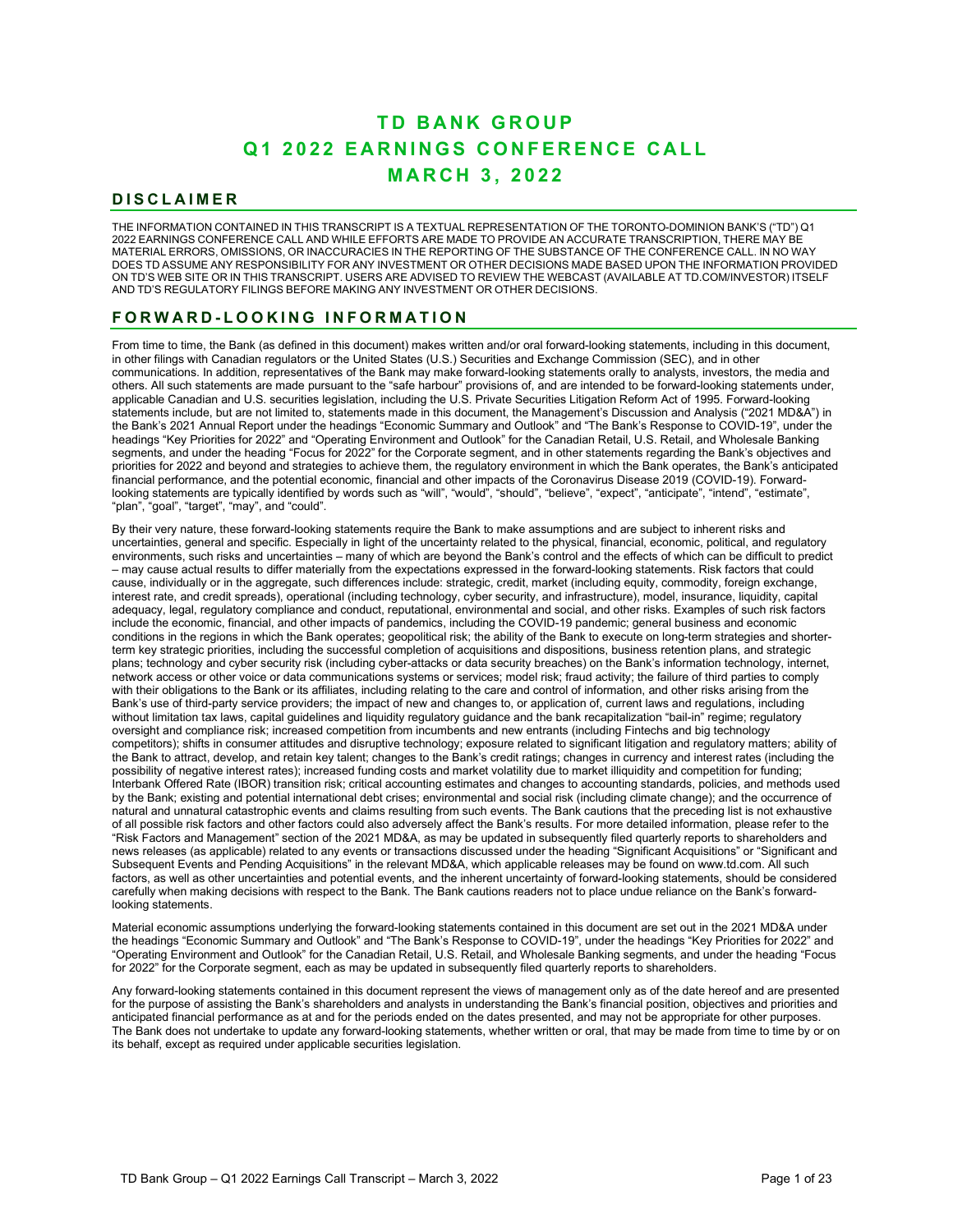# **CORPORATE PARTICIPANTS**

# **Bharat Masrani**

*TD Bank Group – Group President and CEO*

**Ajai Bambawale** *TD Bank Group – Group Head and Chief Risk Officer*

**Kelvin Tran** *TD Bank Group – Chief Financial Officer*

**Michael Rhodes** *TD Bank Group – Group Head, Canadian Personal Banking*

**Paul Douglas** *TD Bank Group – Group Head, Canadian Business Banking*

**Raymond Chun** *TD Bank Group – Group Head, Wealth and Insurance*

**Leo Salom** *TD Bank Group – President and CEO, TD Bank America's Most Convenient Bank*

**Riaz Ahmed** *TD Bank Group – Group Head, Wholesale Banking*

**Brooke Hales** *TD Bank Group – Head of Investor Relations*

# **C O NFERENCE C ALL PARTICIPANT S**

**Gabriel Dechaine** *National Bank Financial – Analyst*

**John Aiken** *Barclays Capital Canada – Analyst*

**Mike Rizvanovic** *Stifel Nicolaus Canada – Analyst*

**Meny Grauman** *Scotia Capital – Analyst*

**Ebrahim Poonawala** *BofA Securities – Analyst*

**Paul Holden** *CIBC World Markets – Analyst*

**Nigel D'Souza** *Veritas Investment Research – Analyst*

**Sohrab Movahedi** *BMO Capital Markets – Analyst*

 *Canaccord Genuity – Analyst***Scott Chan**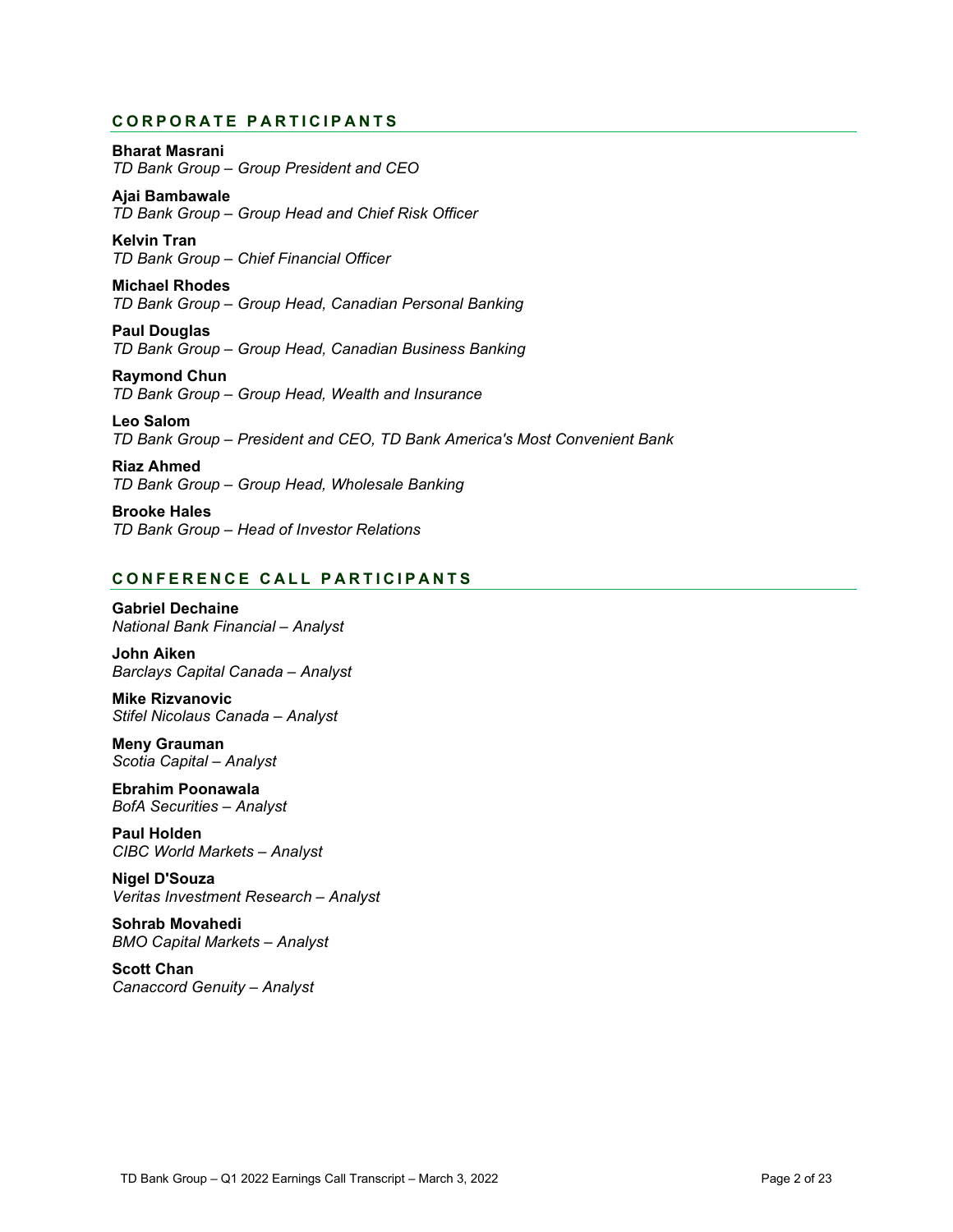# **PRESENTATION**

# **Brooke Hales – TD – Head of Investor Relations**

 Thank you, operator. Good afternoon, and welcome to TD Bank Group's first quarter 2022 investor presentation. We will begin today's presentation with remarks from Bharat Masrani; the bank's CEO. After which, Kelvin Tran, the bank's CFO, will present our first quarter operating results. Ajai Bambawale, Chief Risk Officer, will then offer comments on credit quality. After which, we will invite questions from prequalified analysts and investors on the phone.

 Paul Douglas, Group Head, Canadian Business Banking; Raymond Chun, Group Head, Wealth and Also present today to answer your questions are Michael Rhodes, Group Head, Canadian Personal Banking; Insurance; Leo Salom, President and CEO, TD Bank, America's Most Convenient Bank; and Riaz Ahmed, Group Head, Wholesale Banking. Please turn to Slide 2.

At this time, I would like to caution our listeners that this presentation contains forward-looking statements, that there are risks that actual results could differ materially from what is discussed and that certain material factors or assumptions were applied in making these forward-looking statements. Any forward-looking statements contained in this presentation represent the views of management and are presented for the purpose of assisting the bank's shareholders and analysts in understanding the bank's financial position, objectives and priorities and anticipated financial performance. Forward-looking statements may not be appropriate for other purposes.

 adjusted results provide readers with a better understanding of how management views the bank's I would also like to remind listeners that the bank uses non-GAAP financial measures, such as adjusted results, to assess each of its businesses and to measure overall bank performance. The bank believes that performance. Bharat will be referring to adjusted results in his remarks. Additional information on items of note, the bank's use of non-GAAP and other financial measures, the bank's reported results and factors and assumptions related to forward-looking information are all available in our Q1 2022 Report to Shareholders.

With that, let me turn the presentation over to Bharat.

# **Bharat Masrani – TD – Group President and CEO**

Thank you, Brooke. And thank you, everyone, for joining us today. I'd like to welcome Michael Rhodes, Group Head, Canadian Personal Banking, and Leo Salom, President and CEO, TD Bank America's Most Convenient Bank, who are joining us for the first time. We are also including two additional participants on the call beginning this quarter – Paul Douglas, who leads Canadian Business Banking, and Ray Chun, who leads Wealth and Insurance. They are here to answer more specific questions you may have about their businesses and results.

- humanitarian efforts, we have donated more than a quarter million dollars to agencies who are on-the Before we review the quarter, I want to once again express to all Ukrainians around the world and across our footprint our sincere hope that the violence will come to an end as soon as possible. To help support ground providing urgent care to the people of Ukraine. TD customers can make donations to the Canadian Red Cross in our branches in Canada – and soon, to the American Red Cross in our U.S. stores. Together, our collective efforts can make a real difference.

Let me now turn to our first quarter performance.

Q1 was a great quarter for TD. Earnings were \$3.8 billion, and EPS was \$2.08 – up 13 and 14 per cent, respectively, from the first quarter of last year. Revenue increased across our retail and wholesale segments, as customers and clients brought us more of their business, and PCL remained low, reflecting good credit performance against the backdrop of an improving economic outlook.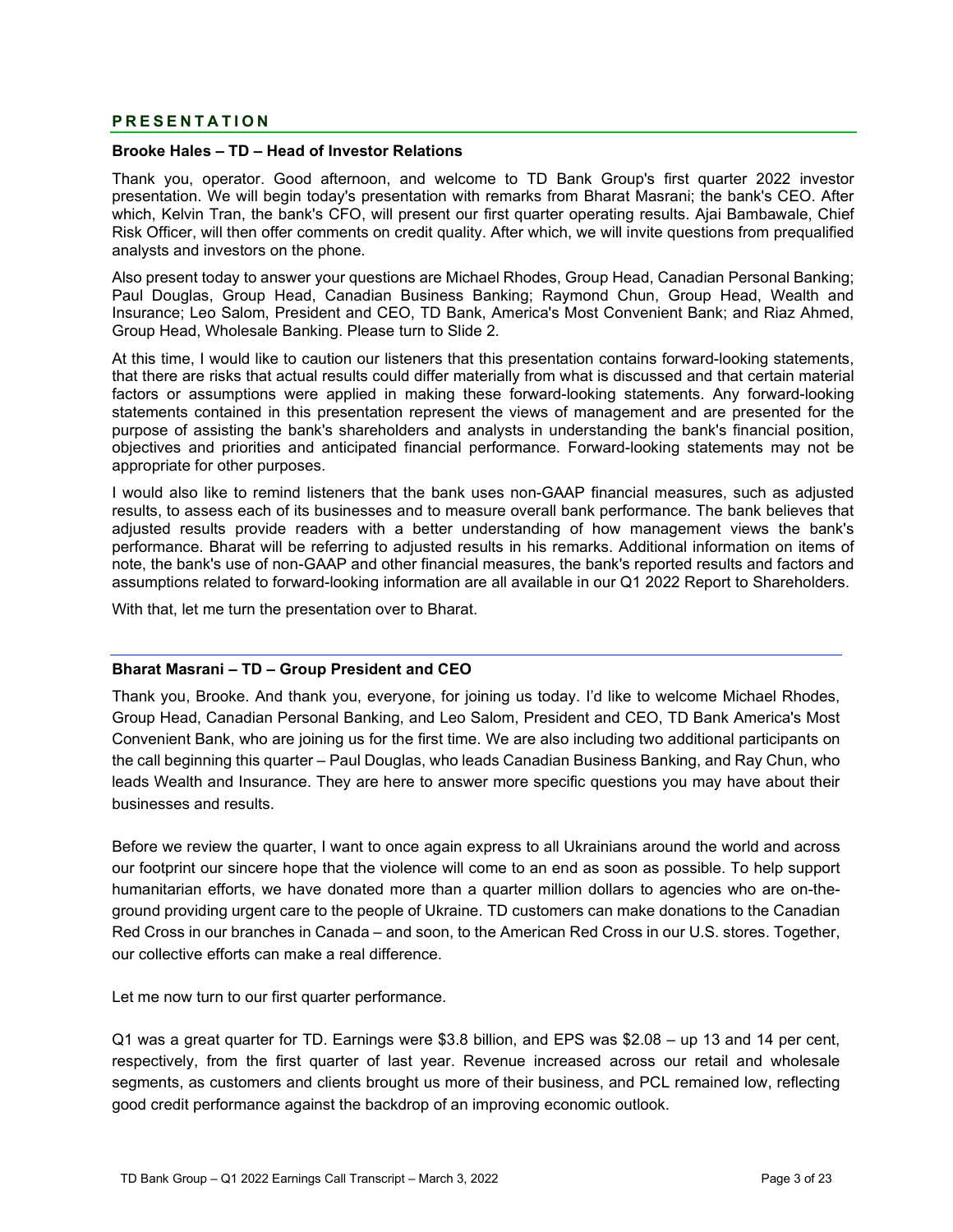- Reflecting these strong results, our CET 1 ratio ended the quarter at 15.2 per cent, including a 17-basis point impact from the repurchase of 7.5 million common shares during the quarter.

Our proven business model – anchored by our diversified business mix, North American scale, and risk discipline – has enabled us to continue to invest in transforming the Bank for the digital age.

This quarter, we announced an acceleration of our strategy to establish an enterprise level data platform on Microsoft Azure. This initiative to modernize our data infrastructure, which includes a multi-year agreement with Databricks to unlock data at scale, will further enhance our analytical capabilities and deliver richer insights – driving better customer experiences and enabling colleagues to collaborate with more agility across the Bank.

 remain a cornerstone of our forward-focused strategy. We are also investing in our colleagues, building on our brand as an employer of choice for top technology talent. We are hiring for more than 2,000 technology roles in 2022 to drive investments that will help power the future of banking, with a focus on skills in cloud, machine learning and automation. As we continue to evolve the colleague and customer experience, growing and empowering skilled technology talent will

Let me now turn to each of our businesses and review some highlights from Q1.

Our Canadian Retail segment earned \$2.3 billion, delivering record revenue and earnings. The Personal Bank had a strong quarter. In our real estate secured lending business, we have been encouraged by the early response to the introduction of our popular FlexLine hybrid lending product into the broker channel in January. Our Cards business is performing very well. Balances rose year-over-year for the first time since Q1 2020, and card retail sales were up 23% year-over-year. Our customers are highly engaged with our loyalty programs – including our Amazon Shop with Points offer, where we've seen approximately 2 million redemptions to date. Even as we continued to grow personal deposits, we took market share in mutual funds, as we leveraged our One TD strategy to help more Canadians meet their long-term investing goals. And we strengthened our New to Canada offering, bundling a digitally convenient way to send money to over 200 countries via our award-winning TD Global Transfer service. Since launch, we have seen increased customer acquisition and volume growth, with over 200,000 customers conducting more than 1.8 million transfers to date. It was also a very strong quarter for the Business Bank, with double digit growth in both loans and deposits. In our Wealth business, revenue increased 7 per cent, as strong net asset growth and mutual fund sales helped offset a moderation in Direct Investing trading volumes. Our Web Broker platform again took top spot among Canadian Banks in the Globe & Mail's annual ranking of digital brokers. And we are excited to have extended those capabilities into a fully mobile environment with the launch of the TD Easy Trade app this quarter. We have seen strong take-up of the app, which is designed to make investing simpler for new and emerging investors.

 to treasury applications and the ability to transact across products. We also announced additional Turning to the U.S., our U.S. Retail Bank earned US\$806 million in Q1, an increase of 31% year-over-year. Commercial loan origination volumes improved, with mid-single digit growth in middle market, offset by continued PPP run-off and lower commercial real estate exposures. Line of credit utilization rates also increased modestly quarter-over-quarter.This quarter, we piloted a next generation digital platform for U.S. commercial clients, providing them with an end-to-end view of their relationship with TD, including access enhancements to our overdraft policies. These build on the changes we introduced last August, including the launch of TD Essential Banking – a low-cost deposit account designed to meet the needs of unbanked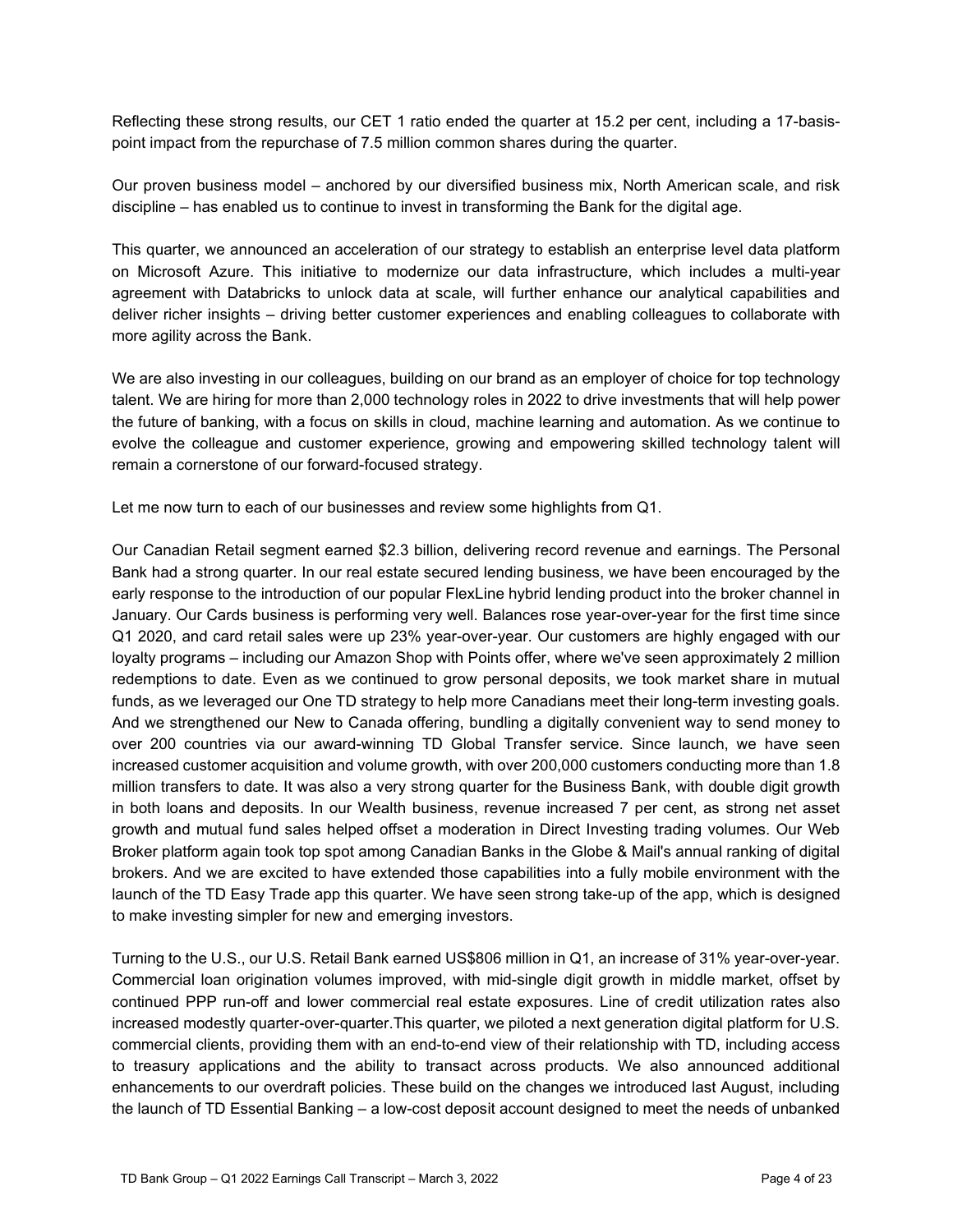or underbanked households. The latest enhancements are intended to help customers better manage their accounts and make informed financial choices. And we continue to see good take-up of our Double Up Credit Card. Double Up has become a primary driver of new bankcard accounts for the U.S. Retail Bank, with almost 100,000 accounts added to date since its launch last spring. And with the contribution from our investment in Schwab of US\$200 million, US Retail segment earnings were US\$1.0 billion this quarter.

 Let me turn briefly to our announcement this week of the agreement to acquire of First Horizon, headquartered in Memphis, Tennessee. I was in Tennessee this week meeting with First Horizon associates, and I was incredibly impressed with the talented people I met and with their passion for their customers and communities.

Regarding our U.S. aspirations, for years I have been sharing – on these calls and elsewhere – that one of our goals is to expand in the fast-growing Southeast of the United States. This week, we delivered on that promise with the announcement of our agreement to acquire First Horizon. Upon closing, we will achieve leadership positions in key markets, strengthen our presence in states such as Florida and the Carolinas, and gain footholds in the large Georgia and Texas markets. And as you heard on Monday, First Horizon's banking centres are located in markets whose populations are projected to grow 50% faster than the U.S. national average.

First Horizon is a fantastic bank. Customer-centric. Deeply committed to the communities in which they operate. And focused on growth. Just like TD. With this acquisition, we extend our reach, acquire new commercial and specialty banking capabilities, add over 400 branches and expand to serve 1.1 million more customers.

And, as we said on Monday, we expect to achieve US\$610 million in annual cost synergies. The main drivers of these savings are expected to be technology and vendor costs – as we reap the benefit of scale across our platforms and vendor relationships – and corporate real estate. With overall bank costs across the industry migrating to the center and away from the branch network over the past few years, the benefits of consolidation are increasingly achievable in market-adjacent deals without significant impacts to the front-line. As outlined in our First Horizon Investor Presentation, this transaction is expected to deliver 10% plus fully-synergized adjusted EPS accretion in fiscal 2023 – and the deal is immediately accretive to adjusted EPS at closing.

This transaction is: Strategically compelling, financially attractive, within our risk appetite, and culturally aligned. First Horizon is a terrific fit for TD and will enable us to further accelerate our growth in the US.

Let me now return to our Q1 results.

In Wholesale Banking, earnings were \$434 million this quarter. Business activity and markets remained robust, resulting in strong revenue performance and continued lower PCL. Our U.S. dollar strategy and investments continued to bear fruit and have contributed significantly to revenue growth over the last 3 years. In addition, TD Securities won several key mandates in the quarter. In Canada, we acted as joint lead bookrunner on Nestle's inaugural Canadian dollar offering, a successful \$2 billion dollar issuance. TD Securities continued to demonstrate its advisory and financing capabilities in the sustainable finance space, acting as advisor to Clearway Energy on its US\$1.9 billion sale of Clearway Community Energy to KKR.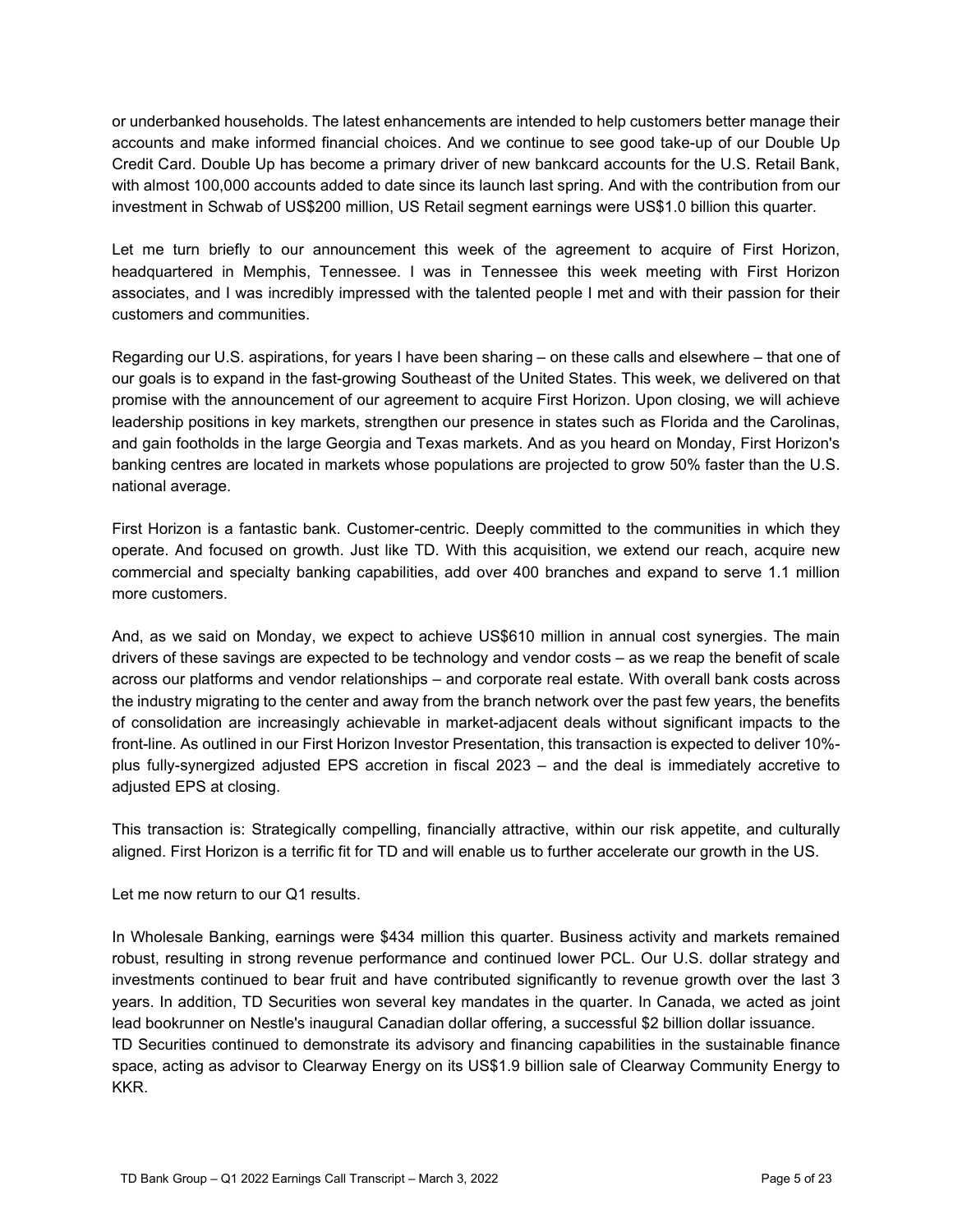- debt capital markets team partnered with a syndicate of underwriters, the majority of which were diverse time that a syndicate group for a Canadian bank bond offering included minority-, women- and veteran-Further reflecting our commitment to embed ESG principles across our business, this quarter TD Securities' owned businesses, to lead a US\$500 million green bond offering by TD Bank. This offering was the first owned businesses as active joint bookrunners. And this was just one of the deals making up a record quarter for our debt capital markets team in Financial Institutions, which participated in underwriting almost \$40 billion of investment grade debt for the sector.

Overall, as I reflect on our performance this quarter, I am pleased with our strong start to fiscal 2022 and encouraged by the momentum in our businesses. It's been two years since the COVID-19 pandemic transformed the way we work and live. While there are still challenges ahead – including inflation, labor market and supply chain pressures, and serious geopolitical tensions – macroeconomic conditions remain positive as we evolve our approach to COVID-19 and economies recover. With the strength of our business model and balance sheet, we remain well-positioned to continue executing on our growth strategies.

 challenges for both students and teachers due to uneven implementation and unequal access to At the same time, we know the impact of the pandemic has not been evenly distributed. In particular, it has disrupted education across North America – and the transition to alternative ways of teaching has created technology. That's why the focus of the 2021 TD Ready Challenge was on supporting innovative solutions to address predicted learning loss in math and reading for disproportionately impacted students in grades K-12. This quarter, we were pleased to announce \$10 million in grants to fifteen organizations to help them develop innovative solutions to address these inequities. We are also promoting equitable and inclusive innovation through TD Lab's new Equity, Diversity & Inclusion Resource Hub, a platform to support the inclusion of the unique perspectives and experiences of different community groups into the development, design and build of our products and services. This platform has been piloted with success and we look forward to leveraging it more broadly. We also continue to focus on inclusion and diversity across the Bank, most recently through a series of well-attended Black History Month events and initiatives.

 Global Silver Class" distinction in the 2022 S&P Global Sustainability Yearbook, one of the most TD's commitment to diversity and inclusion – and environmental, social and governance initiatives more broadly – continues to receive recognition. This quarter, we were proud to be recognized with an "S&P comprehensive annual publications on the state of corporate responsibility – the only North American bank to carry the S&P Global Gold or Silver Class distinctions.

 strong performance sustains and strengthens our winning culture. Our strategy is centered on our vision, purpose and shared commitments. And I'd like to thank our 90,000 bankers across the globe who bring those commitments to life every day. Their hard work, dedication and

With that, I'll turn things over to Kelvin.

# **Kelvin Tran – TD – Chief Financial Officer**

Thank you, Bharat. Good afternoon, everyone, and please turn to Slide 10. This quarter, the bank reported earnings of \$3.7 billion and earnings per share of \$2.02, up -- both up 14%. Adjusted earnings were \$3.8 billion and adjusted earnings per share was \$2.08, up 13% and 14%, respectively. Revenue increased 4%, reflecting higher volumes and fee-based revenue in the banking and wealth businesses and higher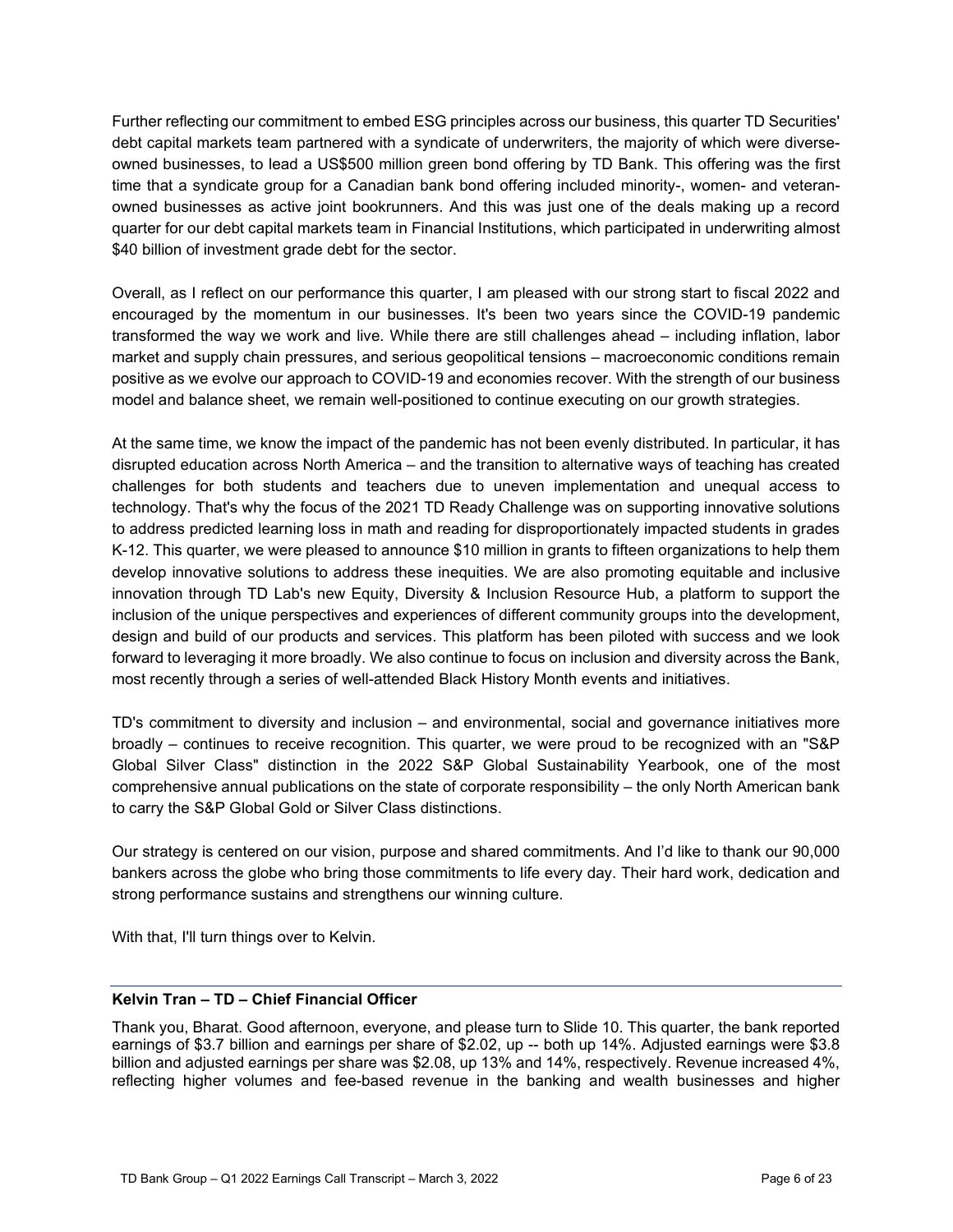insurance volumes, partly offset by our normalization in direct investing trading activity and lower retail margins.

 supporting business growth and higher employee-related expenses, partially offset by prior year store Provision for credit losses was \$72 million. Expenses increased 3% year-over-year, reflecting higher spend optimization costs and the impact of foreign exchange translation. Adjusted expenses also increased 3%.

The retailer partners' net share of the profit from the U.S. strategic card portfolio did not have a notable impact on expense growth this quarter as PCL was stable across both periods. Absent the partners' share, adjusted expense growth was 3% year-over-year or 3.7% ex FX. For the same reason, the accounting for the U.S. strategic card portfolio had only a minimal impact on pretax pre-provision earnings and operating leverage this quarter. Slide 24 shows how we calculate total bank PTPP and operating leverage removing this impact, along with the impact of foreign currency translation and the insurance fair value change. Total bank PTPP was up 6% year-over-year before these modifications and 7% after reflecting strong volume growth. PTPP was up 6% quarter-over-quarter on both measures, mainly reflecting higher wholesale trading-related revenue. Please turn to Slide 11.

Canadian Retail net income for the quarter was \$2.3 billion, up 11% year-over-year. Revenue increased 6%, reflecting higher fee-based revenue in the banking and wealth businesses and higher loan, deposit and insurance volumes, partially offset by lower direct investing transaction volumes and lower margins. Average loan volumes rose 9%, reflecting 8% growth in personal volumes and 14% growth in business volumes. Average deposits rose 9%, including 7% growth in personal volumes, 13% growth in business volumes and 9% growth in wealth deposits. Wealth assets increased 14%.

Net interest margin was 2.53%, down 4 basis points compared to the prior quarter, reflecting lower loan margins. Total PCL of \$33 million declined \$20 million sequentially. Total PCL as an annualized percentage of credit volume was 0.03%, down 1 basis point sequentially. Insurance claims decreased 3% year-over-year, primarily reflecting a decrease in the fair value of investments supporting claims liabilities, which resulted in a similar decrease in noninterest income, partially offset by more severe weather-related events. Non-interest expenses increased 8% year-over-year, reflecting higher spend supporting business growth, including technology and marketing costs and higher employee-related expenses and variable compensation. Please turn to Slide 12.

U.S. Retail segment reported net income for the quarter was USD 1 billion, up 30% year-over-year. U.S. Retail Bank net income was USD 806 million, up 31%, primarily reflecting higher revenue, lower PCL and lower noninterest expenses. Revenue increased 6% year-over-year, reflecting higher deposit volumes and margins and increased earnings on the investment portfolio and higher fee income from rising customer activity, partly offset by lower loan margins.

Average loan volumes decreased 6% year-over-year, reflecting an 11% decline in business loans, primarily due to PPP loan forgiveness and paydowns on commercial loans. Personal volumes were flat. Average deposit volumes, excluding sweep deposits, were up 13% year-over-year. Personal deposits were up 15%, including 21% growth in consumer checking. Business deposits were up 12%. Sweep deposits declined 6%. Net interest margin was 2.21%, flat sequentially as the impact of lower accelerated fee amortization from PPP forgiveness was offset by higher deposit margins and increased earnings on the investment portfolio.

On Slide 28, we've continued our disclosure on the impact of the PPP program. This quarter, PPP revenue contributed approximately USD 65 million to net interest income and 10 basis points to NIM. We expect most of this benefit to be realized by the second quarter of this year. Total PCL was USD 17 million, up \$79 million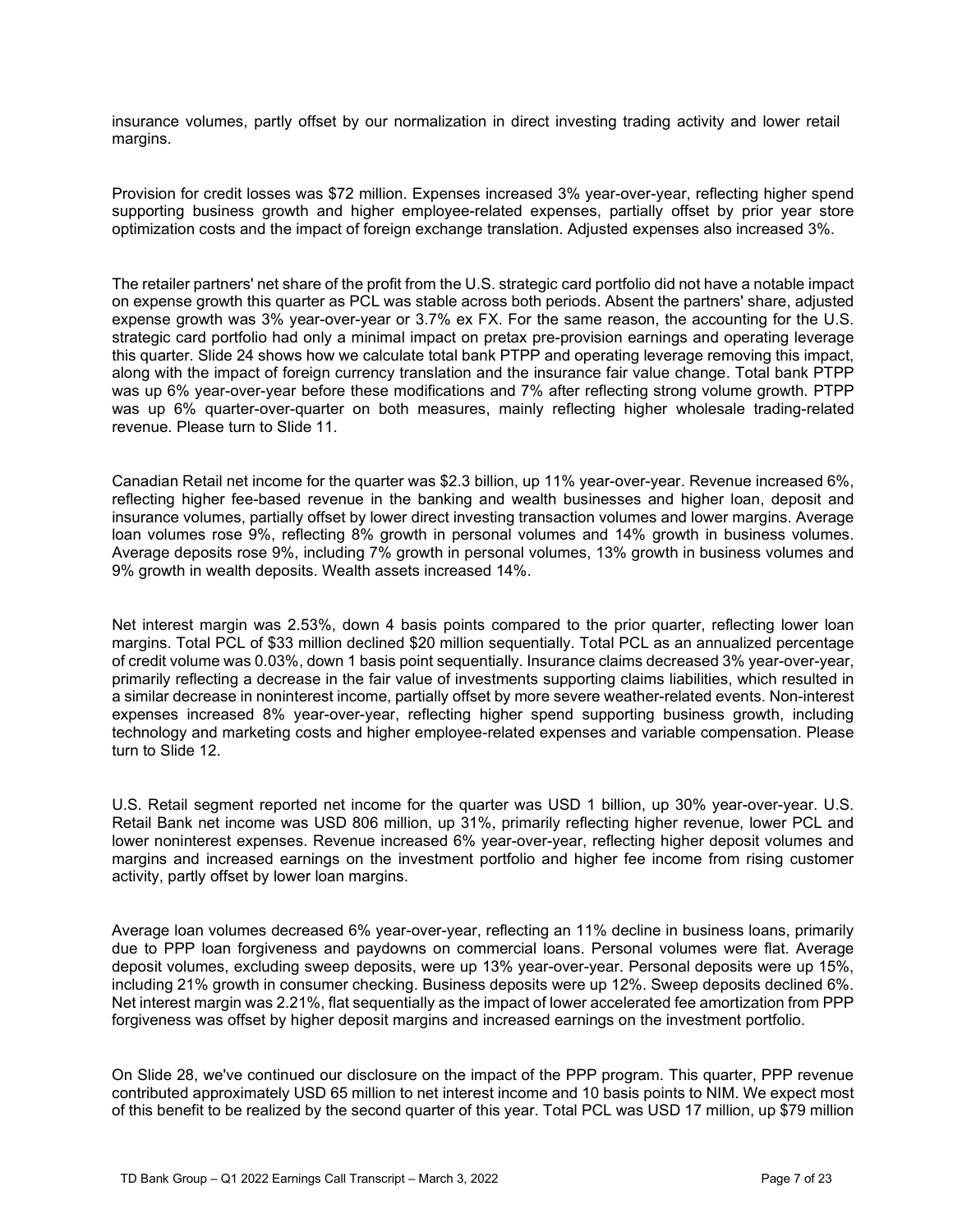sequentially. The U.S. Retail net PCL ratio, including only the bank's share of PCL for the U.S. strategic cards portfolio, as an annualized percentage of credit volume was 0.04%, higher by 19 basis points sequentially.

Expenses decreased 4% year-over-year, primarily reflecting prior year store optimization costs of USD 76 million and productivity savings in the current year, partly offset by higher employee-related expenses and investments in the business. The contribution from TD's investment in Schwab was USD 200 million, up 24% from a year ago. Please turn to Slide 13.

- revenue and lower PCL, offset by higher noninterest expenses. Revenue was \$1.3 billion, up 3% year-over Wholesale net income for the quarter was \$434 million, a decrease of 1% year-over-year, reflecting higher year, primarily reflecting robust client activity and markets. PCL for the quarter was a recovery of \$5 million compared with the recovery of \$77 million in the prior quarter. Expenses increased 7% year-over-year, primarily reflecting higher employee-related costs and continued investment in the Wholesale Banking's U.S. dollar strategy, including the investments in TD Securities Automated Trading, the electronic fixed income trading business we acquired from Headlands last year. Please turn to Slide 14.

The corporate segment reported a net loss of \$227 million in the quarter compared with the reported net loss of \$197 million in the first quarter last year. The year-over-year increase reflects a lower contribution from other items, partially offset by lower net corporate expenses. The decrease in other items primarily reflects lower revenue from treasury and balance sheet management activities this quarter. Adjusted net loss for the quarter was \$127 million compared with an adjusted net loss of \$94 million in the first quarter last year. Please turn to Slide 15.

The common equity Tier 1 ratio ended the quarter at 15.2%, flat sequentially. We had strong organic capital generation this quarter, which added 45 basis points to CET1 capital. This was offset by the repurchase of 7.5 million common shares under our share buyback program, higher RWA and a reduction in the scalar for OSFI's transitional adjustment for ECL, reclassified from Tier 2 to CET1 capital, which declined to 25% from 50% effective this quarter. RWA increased 2% quarter-over-quarter, mainly reflecting higher credit risk and market risk RWA. Credit risk RWA increased \$7 billion or 2%, mainly reflecting higher volumes, partly offset by a decrease in U.S. Retail RWA due to a parameter update for the nonretail portfolio. Market risk RWA increased \$2.8 billion or 17%, reflecting higher wholesale exposure. The leverage ratio was 4.4% this quarter, and the LCR ratio was 124%, both well above regulatory minimums.

I will now turn the call over to Ajai.

# **Ajai Bambawale – TD – Group Head and Chief Risk Officer**

Okay. Thank you, Kelvin, and good afternoon, everyone. Please turn to Slide 16.

Gross impaired loan formations increased 5 basis points quarter-over-quarter to 16 basis points driven by U.S. Commercial, primarily related to government-guaranteed Paycheck Protection Program loans, which are now largely resolved; U.S. RESL, reflecting loans exiting deferral programs and some early signs of credit normalization, including the reemergence of seasonal trends in the U.S. card and auto portfolios. Please turn to Slide 17.

Gross impaired loans were stable quarter-over-quarter at 33 basis points, remaining at cyclically low levels. Please turn to Slide 18.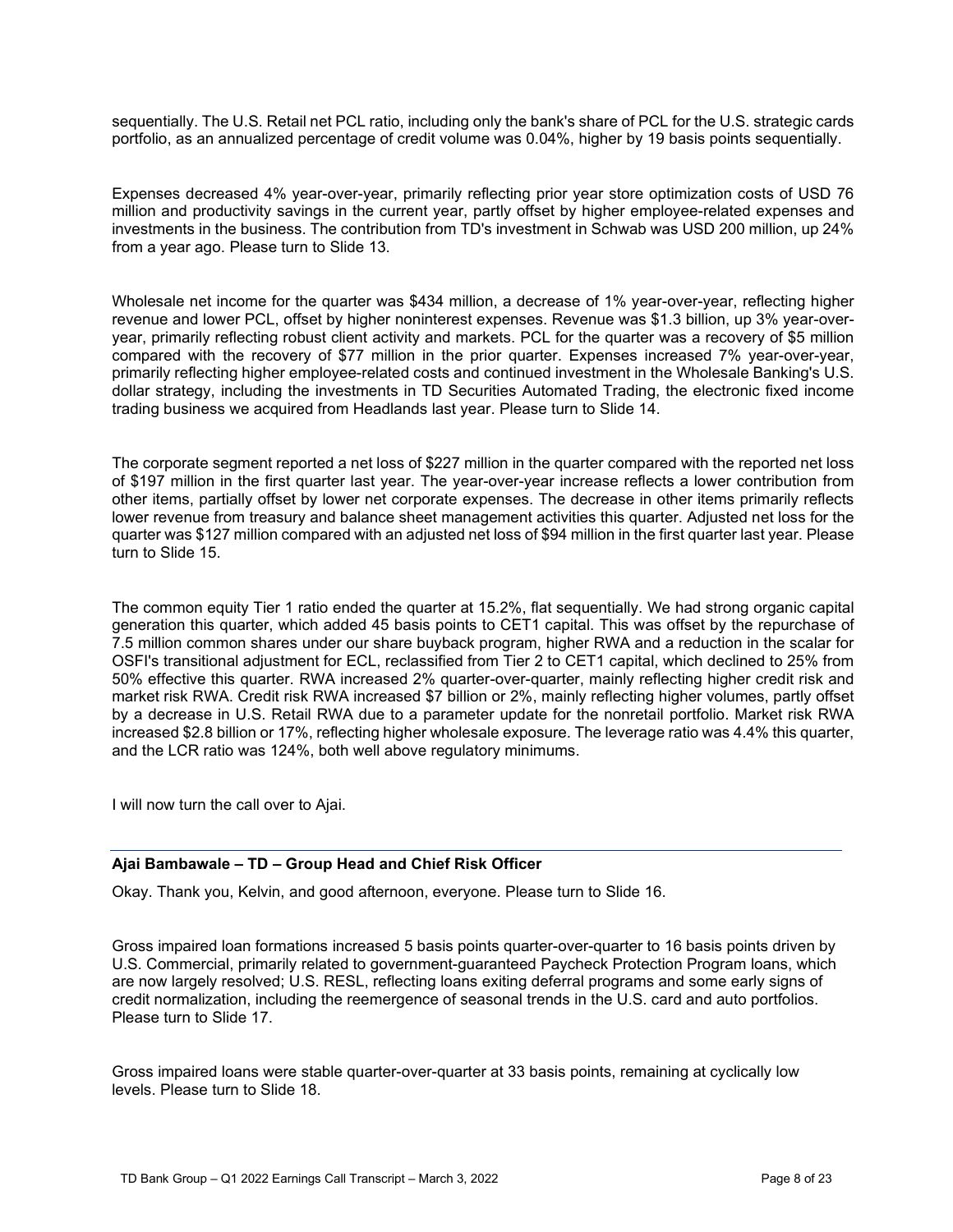Recall that our presentation reports PCL ratios both gross and net of the partner share of the U.S. strategic card PCLs. We remind you that PCLs recorded in the corporate segment are fully absorbed by our partners and do not impact the bank's net income. The bank recorded provisions of \$72 million this quarter compared with a recovery of \$123 million last quarter. The quarter-over-quarter increase reflects higher impaired PCLs rising from a cyclical low in the prior quarter, coupled with a smaller performing allowance release this quarter. Please turn to Slide 19.

The bank's impaired PCL was \$329 million, increasing by \$109 million quarter-over-quarter, reflecting some normalization of credit performance, including the reemergence of seasonal trends in the U.S. card and auto portfolios. Performing PCL was a recovery of \$257 million compared to a recovery of \$343 million last quarter. The current quarter recovery reflects additional allowance releases across all segments. Please turn to Slide 20.

The allowance for credit losses decreased \$107 million quarter-over-quarter to \$7.1 billion or 93 basis points, reflecting a more favorable economic outlook, partially offset by the impact of foreign exchange. The bank's allowance coverage remains elevated from pre-COVID levels given ongoing uncertainty that could affect the economic trajectory and the ultimate credit impact of the pandemic. In summary, the bank exhibited strong credit performance again this quarter, with key credit metrics remaining at or near cyclically low levels. However, as expected, early signs of credit normalization are emerging, including modestly higher early delinquencies and impairments in certain portfolios and more typical consumer behavior, including higher seasonal spending. While credit results may vary by quarter, I continue to expect PCLs to be higher for fiscal '22, increasing from unsustainably low levels last year as credit conditions continue to normalize.

To conclude, TD remains well positioned given we are adequately provisioned, we have a strong capital position, and we have a business that is broadly diversified across products and geographies. With that, operator, we are now ready to begin the Q&A session.

# **Q U ESTION AND ANSWER**

# **Operator**

[Operator Instructions] Our first question is from Meny Grauman from Scotiabank.

# **Meny Grauman – Scotia Capital – Analyst**

I just wanted to ask about RESL growth in Canada. Year-over-year, it's underperforming the peer group. And then when I look, that gap opened up early in the pandemic. It looks like it has actually widened recently. So, I'm wondering, as you look at that, what is your assessment of what's driving and what's the reason for that.

# **Michael Rhodes – TD – Group Head, Canadian Personal Banking**

 can see, was elsewhere in the market. I think that was pretty good. Okay. Meny, this is Michael Rhodes. Nice to meet over the phone at least. So, your question about RESL, first, it's interesting when you look at the numbers and you see almost 9% RESL growth and from what I

But the truth of the matter is we do have an opportunity and we do expect to do better. And in terms of why, our branch network, I think everyone knows, has been a historic source of strength. And this was clearly disproportionately impacted during COVID. But then coming out of COVID, we do look to create momentum in all channels, and that's why I said we expect to do better. As ours return to normal, as our mobile mortgage specialist productivity continues to improve, and we are seeing improvement, and as we continue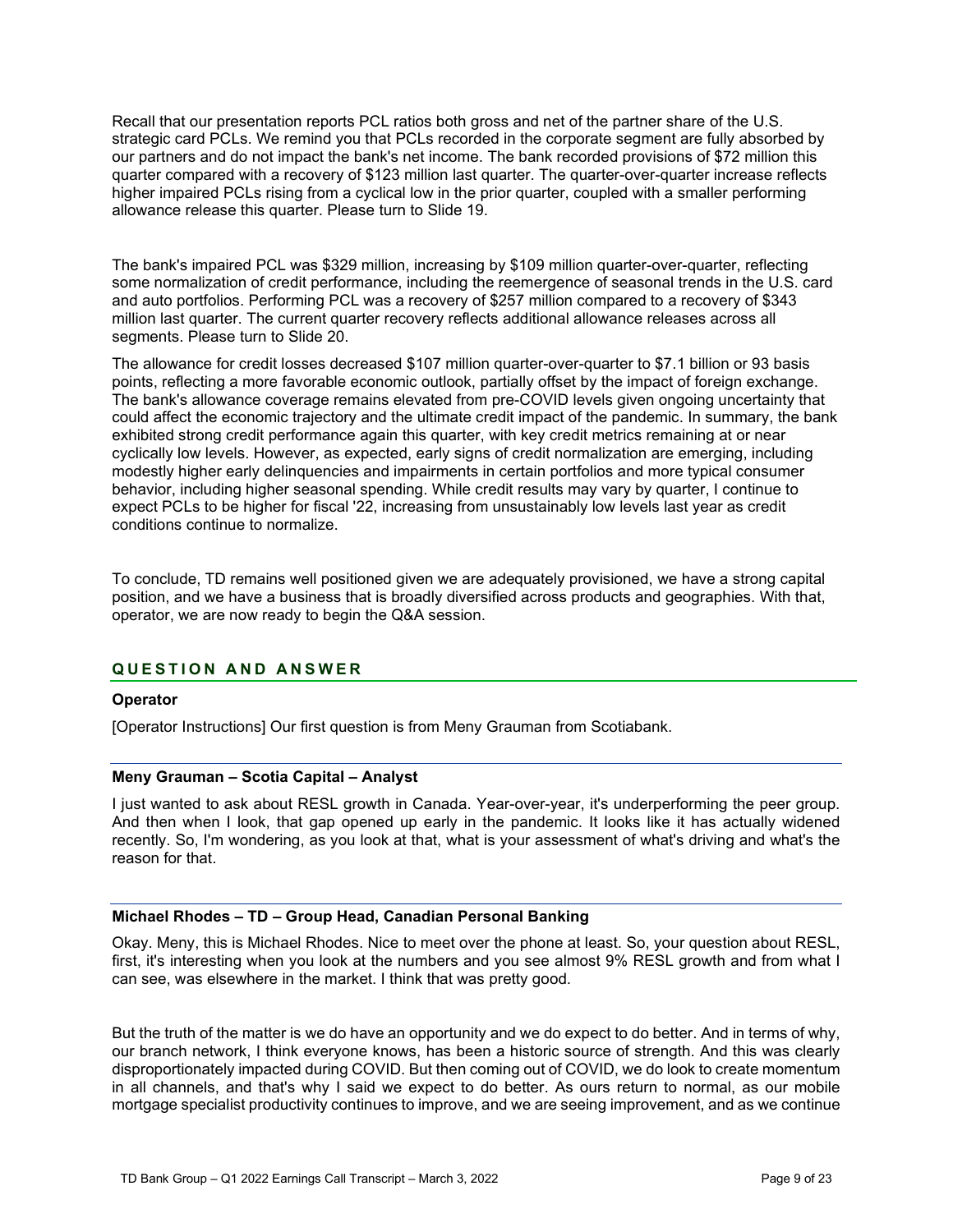to invest in training, operations, account management, and again, we've seen improvements in account management and retention, and see the benefits of the recent product enhancements, such as FlexLine in the brokerage channel, Bharat had referred to this in his remarks, you will not see any actuals in our financial numbers, but we are pleased with what we're seeing there. And so I start off by saying we expect to do better, and I'll conclude with that.

The other comment I would make is if you look over the past year or so and look at the sequential performance, I think you will see some momentum. And it's certainly my job, for new enrollments, my job is to ensure that momentum continues.

# **Meny Grauman – Scotia Capital – Analyst**

Thanks for that, Mike. And just as a follow-up, is your assessment that part of the issue is, maybe, a more cautious approach to risk? Is that something that needs to be fixed or that you've addressed?

# **Michael Rhodes – TD – Group Head, Canadian Personal Banking**

Well, I'm sure you've heard before, we're through the cycle lenders and I think that narrative stays the same today as it has last year and a year from now. Realistically, the closing down and the loss of capacity for the branch has disproportionately impacted us. We were more reliant. And so, we've been through the cycle lenders, you're going to see us be relatively consistent with our credit approach.

# **Meny Grauman – Scotia Capital – Analyst**

And then, just in terms of how you approach fixing the problem, you mentioned the FlexLine in the broker channel. How important is that in order to get you back to the peer range or even above?

# **Michael Rhodes – TD – Group Head, Canadian Personal Banking**

Yeah. So, we're optimistic that FlexLine, the broker channel will drive some nice performance on a goforward basis. At the end of the day, and I'm new to this call, you would have heard before that we'd like to be in all channels to be everywhere where our customer is. Certainly broker is a channel where we want to be. But I don't want to dismiss the importance of our core Retail franchise, and we expect to see strong performance of our core Retail franchise. And I'd also offer that our mobile mortgage specialist productivity is improving. And so, we're looking to see performance in all channels and improved performance in all channels. Broker is one of those and FlexLine will certainly be of help there.

# **Meny Grauman – Scotia Capital – Analyst**

And just a final one, in terms of timing there, when do you think you'll be able to close that gap with the peer group?

#### **Michael Rhodes – TD – Group Head, Canadian Personal Banking**

Yeah. So, I might play the new guy card here. I don't want to get too precise on timing. I will just offer that you should expect to see continued momentum.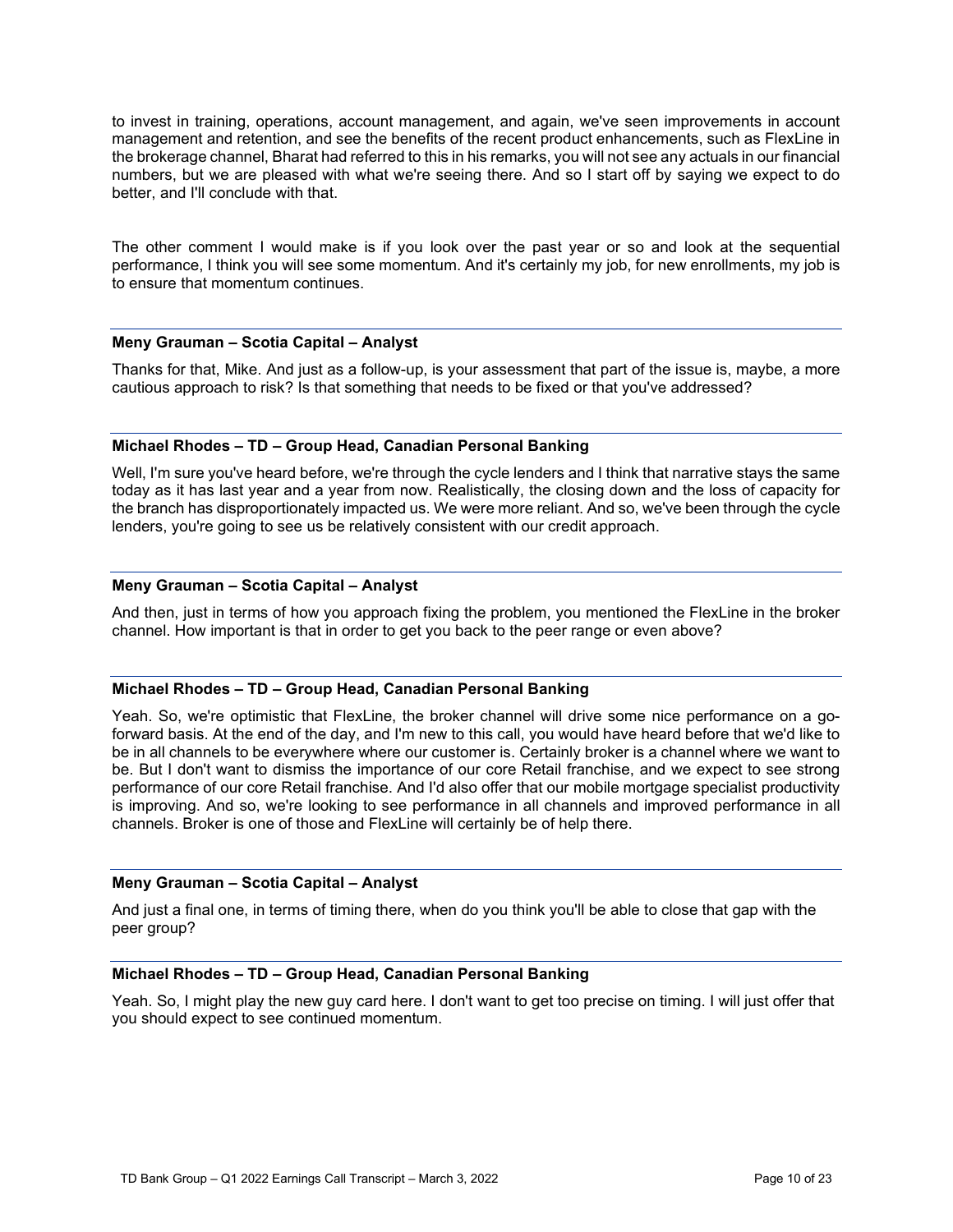#### **Gabriel Dechaine – National Bank Financial – Analyst**

Hi, good afternoon. My question is for Leo. During the quarter, you made some additional adjustments to the overdraft fees structure in your business. I'm wondering if you can quantify the potential revenue impact and the timing thereof as you see it. I know there were some changes last August, and at the time, you guys said there was about CAD 40 million to CAD 50 million impact, just wondering what the latest round would be?

#### **Leo Salom – TD – President and CEO, TD Bank America's Most Convenient Bank**

Gabe, thank you very much for the question. Let me just describe very quickly what we actually announced on February 1<sup>st</sup>. We made a series of changes. We changed the minimum threshold by which a client would be charged an overdraft at CAD 50. We indicated that we will implement a 24-hour grace period. We also announced that we're launching real-time alerts to keep clients informed with regards to overall balances and overdraft events. And then, finally, we implemented a cap to no more than three overdrafts in any given day. We feel that this was an appropriate set of changes. We thought it both gives clients optionality and convenience. And so, we're comfortable with the changes that we made.

To your question about the overall impact, our estimate at this point is that, if I add the changes that we made in 2021 and these most recent changes, the in-year impact will be CAD 165 million. And if you annualize that just to get a sense of what the total number would be on an annual basis, give that CAD 250 million, that's about 45% of what our pre-COVID overdraft levels were. Once again, quite comfortable with the changes and I think we were trying to be responsive to client needs and certainly to the marketplace.

# **Gabriel Dechaine – National Bank Financial – Analyst**

Great, that's U.S. dollars, I imagine. And is there a timing that you have in mind? It's not as if behavior has changed because some of the changes you introduced were included launching a no overdraft fee products or maybe some switching involved? I don't know if this stuff happens overnight. How do you see it?

# **Leo Salom – TD – President and CEO, TD Bank America's Most Convenient Bank**

No, Gabe, it's a very good question. We did launch the TD Essential checking account product late last year, which is essentially a no-overdraft product. About 10% of all our accounts are now in that product. We think when we talk about optionality between the TD Essential product, as well as these changes that we made in the introduction of real-time alerts, I really do believe that's giving clients greater control and greater options.

# **Gabriel Dechaine – National Bank Financial – Analyst**

Okay. But does this phase in over time or something, just so I can model it?

#### **Leo Salom – TD – President and CEO, TD Bank America's Most Convenient Bank**

So, we actually announced that the CAD 50 threshold, which will trigger not all of the impact, but most of the impact would go into effect on April 1.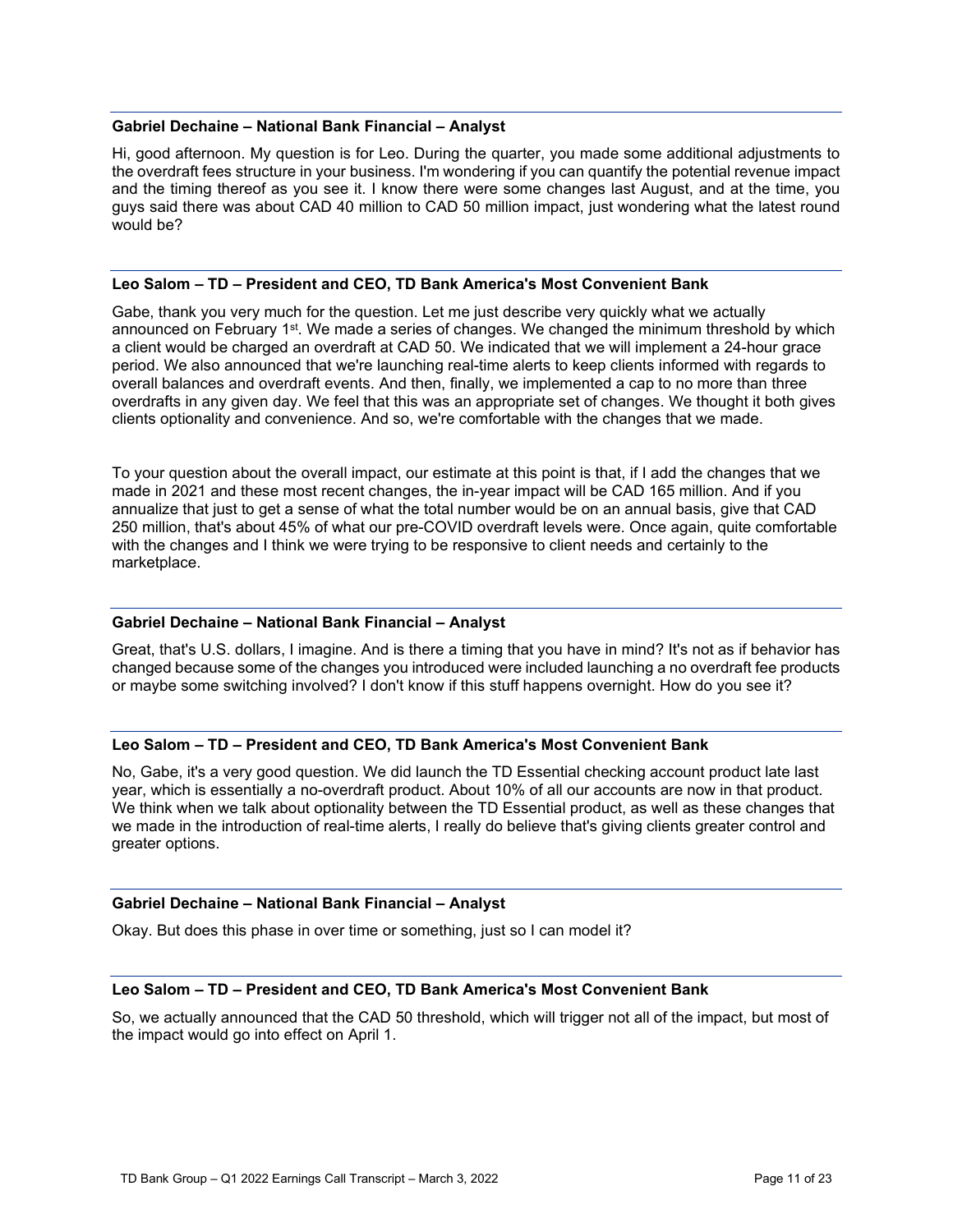#### **Gabriel Dechaine – National Bank Financial – Analyst**

Okay. Now, switching to rate sensitivity. Thanks for putting the slide in there, Kelvin and others I imagine. What we would have called surge deposits, is that included in that sensitivity or do you back that out – the benefit from rising rates?

# **Kelvin Tran – TD – Chief Financial Officer**

Yeah. So, that includes all deposits. We don't back it out. It's on a constant balance sheet basis.

#### **Gabriel Dechaine – National Bank Financial – Analyst**

Okay. And then, the last one on the acquisition. The \$494 million of prefs you're buying from First Horizon, 30% of that goes to an employee retention mechanism, and the other 70% goes to what? I'm wondering if you can kind of help me understand where that money goes.

#### **Leo Salom – TD – President and CEO, TD Bank America's Most Convenient Bank**

You're right. The first \$150 million was really earmarked around retention, which is critically important to us. We want to ensure that we were retaining what is the real asset of First Horizon, which is their bankers, their frontline staff. And so, that was key. The balance was really a reflection of the fact that we've got a great deal of confidence in the model that First Horizon is pursuing and their organic growth plans. And we wanted to facilitate the acceleration of those, whether that's organic branch expansion, whether that's increasing Commercial Banking coverage teams or simply getting after day two enhancements that would potentially position the firm for a more rapid future integration.

So, we're quite comfortable with Brian's discretion to actually execute against those items. I would also say maybe just one last point on this, is that we wanted to signal very clearly our commitment to this transaction to First Horizon, to the management team and to the 8,000 colleagues that will soon become TD colleagues. We do believe this is a world-class franchise and one that will be very additive to TD Bank.

#### **Bharat Masrani – TD – Group President and CEO**

Gabe, just on the overdraft system, I think Leo said it, just to clarify, the 10% is on – 10% of new accounts, not all accounts. So, it's just 10% of new accounts. And Gabe, this is memory lane for me. I think you and I talked many, many years ago when I was in the US; product change is just a normal course there. I remember the Durbin Amendment and we're saying, how much money is that and how to really offset it. I think the key message on how we manage these changes that are relatively regular in the US business, is through growth. One of the main characteristics of TD Bank America's Most Convenient Bank is to have a lot more customers every day than what we had yesterday. So, that's another way to look at it. This TD Essential Banking is 10% of all new accounts now, it carries a fee. So, at some point, all of these things kind of square up and you march on. So, just want to make sure that some of our historic conversations are not forgotten.

#### **Gabriel Dechaine – National Bank Financial – Analyst**

When I look at the findings here and it shows that overdraft is actually becoming a smaller percentage of the fee income in the business, so you're doing something else?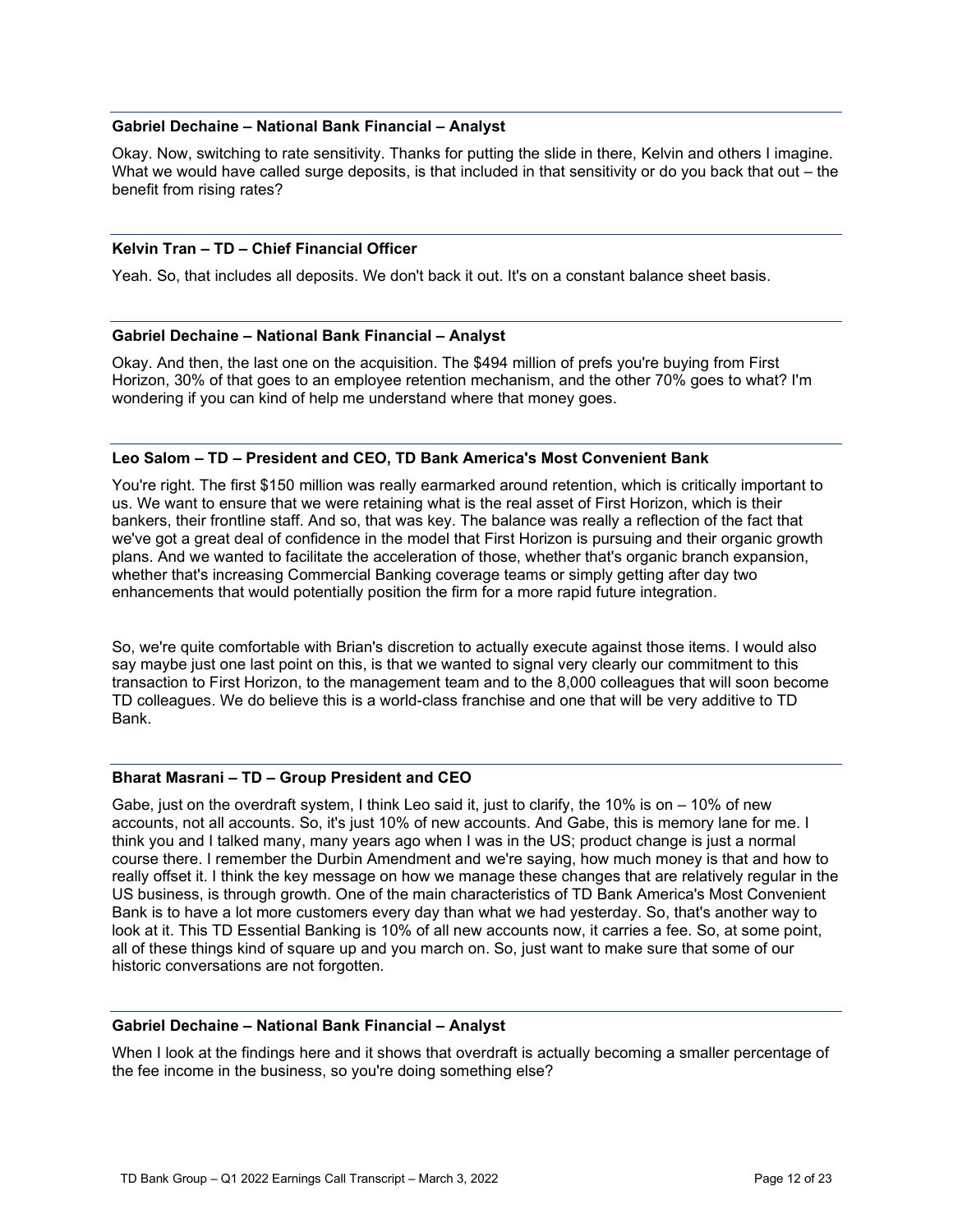# **Bharat Masrani – TD – Group President and CEO**

Yes.

### **Ebrahim Poonawala – BofA Securities – Analyst**

- Good afternoon. I guess maybe sticking with you, Leo, on looking at the slide 28, business lending ex PPP was fairly weak, and it has been very weak. We saw some strong growth from some of your peers. We've seen strong growth from the US banks. Why are we not seeing the same commercial strength in the lending book and just your outlook on that business? And also, I would love to hear if you think First Horizon adds anything on the commercial lending side for TD?

#### **Leo Salom – TD – President and CEO, TD Bank America's Most Convenient Bank**

Yeah. Thank you very much, Ebrahim. Let me just frame a couple of things first. There are two primary factors that really point to our performance on a year-on-year basis. As you rightly point out, we are seeing the unwind of the PPP portfolio. We extended 130,000 PPP loans for nearly CAD 14 billion at a time that those clients needed it, and certainly we're very proud of that. But we did over-index. In other words, we had a greater percentage of PPP loans as a percent of our Commercial Banking book than both our big bank as well as regional competitors. And so, as that's unwinding, that is creating a bit of a structural drag force. Now, that drag is all but expired. We would expect that the majority of that portfolio to be completed by the end of the second quarter.

I think the other piece, which we've also worked through is our commercial real estate book. Our commercial real estate book did experience lower origination volumes, particularly in the office and retail space, and we've seen faster payback activity on that portfolio. We do have a slightly shorter duration in terms of the overall book than some of our competitors, and that obviously weighed on that portfolio in this period of time. So, those are two big structural areas that are contributing.

I did want to just give you a sense of some of the green shoots that we're experiencing, though, because I think it's important to look at it. We experienced a sharp increase in gross loan originations in the first quarter; in fact, back to above pre-COVID levels, which is very encouraging. We started seeing a bit of a plateau in terms of line utilization. In fact, we saw a little bit of an increase in the first quarter and that trend's continuing into the month of February. And in certain lines of businesses, particularly the middle market segment which seems to be reacting a little bit more quickly on a quarter-on-quarter basis, we saw a 5% increase in terms of overall loan balances. So, I'd say it is early, but we are seeing greater demand. And as I suspect it is, the liquidity conditions in the marketplace continue to stabilize, I would expect that our community banking segment, our middle market, our asset-based lending areas would all see increased activity and loan balance growth through the course of this year. And I'm certainly optimistic that's the case.

To your point with regards to First Horizon, I do think that First Horizon will absolutely be additive to us from a Commercial Banking perspective. Just the geographic attractiveness of the First Horizon footprint, the capabilities that they have in the commercial, the quality of their Commercial Banking franchise and then the abilities for us to potentially overlay, whether that be TD Securities, whether that be just our balance sheet and giving them the ability to be a ranger and a lead on more transactions or simply some of the combinations in the vertical categories, I think all that will be very attractive and very additive to our current Commercial Banking.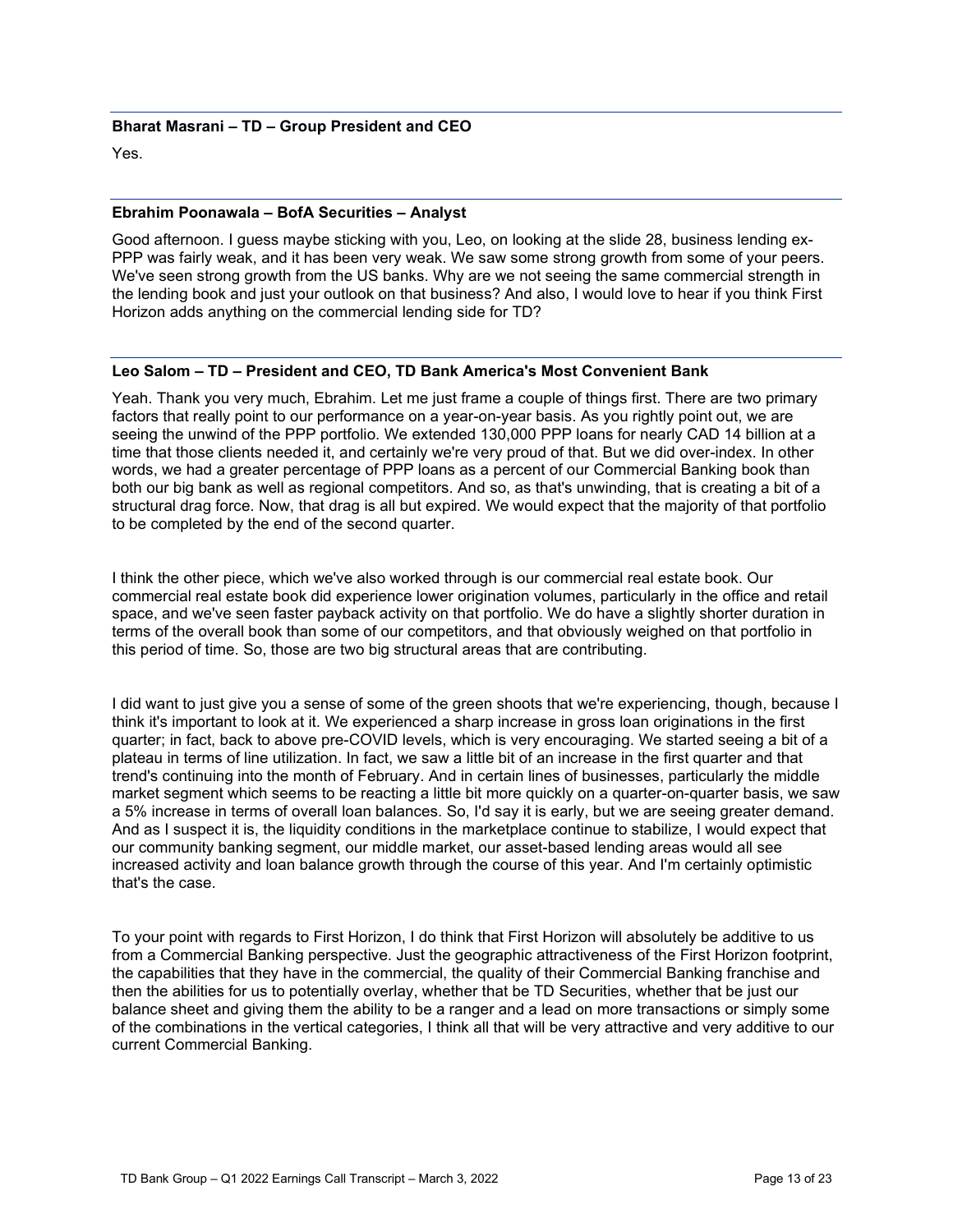#### **Ebrahim Poonawala – BofA Securities – Analyst**

- Got it. So, do you expect, and I'm looking at ex-PPP business loans, we should expect mid to high-single digit type of loan growth that your peers are talking about or not?

#### **Leo Salom – TD – President and CEO, TD Bank America's Most Convenient Bank**

I would expect that we would see gradual improvement quarter-on-quarter, and we should be able to get to loan growth levels that we're achieving pre-COVID.

#### **Ebrahim Poonawala – BofA Securities – Analyst**

Got it. And I guess just one question on Canadian Retail. Mike, we saw revenues up 6%, expenses up 8%. As we think about the outlook for the rest of the year, just give us a sense of how you're thinking about operating leverage going forward and any puts and takes around drivers of expense growth versus where you see potential savings?

#### **Michael Rhodes – TD – Group Head, Canadian Personal Banking**

Okay. So, I'll start out with this. So, in terms of the expense growth in Canadian Retail and you referenced the 8%, you have to disaggregate that a bit, because there are components between Wealth and Insurance and the Canadian Personal and Commercial Bank. You look at the last page of the supp pack, there's actually a breakdown of the Canadian Personal Bank, which actually shows about a 4% expense growth, if my memory is correct on a year-over-year basis, and that's between Paul and myself.

The operating leverage of that is strong and look, we continue to keep on investing in the business, and we would expect to generate positive operating leverage on an ongoing basis, obviously some puts and takes here and there. I hope I could make that disaggregation to see that. And then, Ray, maybe I'd actually hand it over to you to kind of talk about some of the dynamics you have, because I gave one piece of the equation, you're the other piece.

# **Raymond Chun – TD – Group Head, Wealth and Insurance**

- anticipate will continue in 2022; we'll call out the trades per day are still double what they were pre Sure, Michael. Ebrahim, it's Ray. From a Wealth and Insurance perspective, on a year-on-year, expenses were up 14%, and it's mainly driven by investments in really the right areas across both Wealth and Insurance to drive better exceptional client experiences, new acquisition and accelerate our growth. And one thing I'll do is, I'll just remind everyone that TD Wealth results include the Direct Investing business, which do impact our reported earnings and expenses. So, in Wealth, expense growth was mainly driven by the variable compensation due to higher fee-based revenue growth and shift in our revenue mix from transactions to fee-based revenue. Considering that, Wealth earnings remained stable year-on-year. Despite Direct Investing trading levels normalizing, which was down 28% year-on-year, which we do pandemic.

And so, we're also investing in new products, adding more advisors nationally and investing in digital and technology really to respond to the changing client expectations, while meeting the ever-increasing regulatory requirements across Wealth. And I'll just point out, and Bharat called it out, one of the key investments that we made in the quarter was the launch of TD Easy Trade, a mobile trading app designed to make investing easier and simpler for all new and emerging investors. We launched that in January, and we've seen very strong early uptake in new accounts and net asset growth, which really demonstrates that it's resonating with the emerging investors.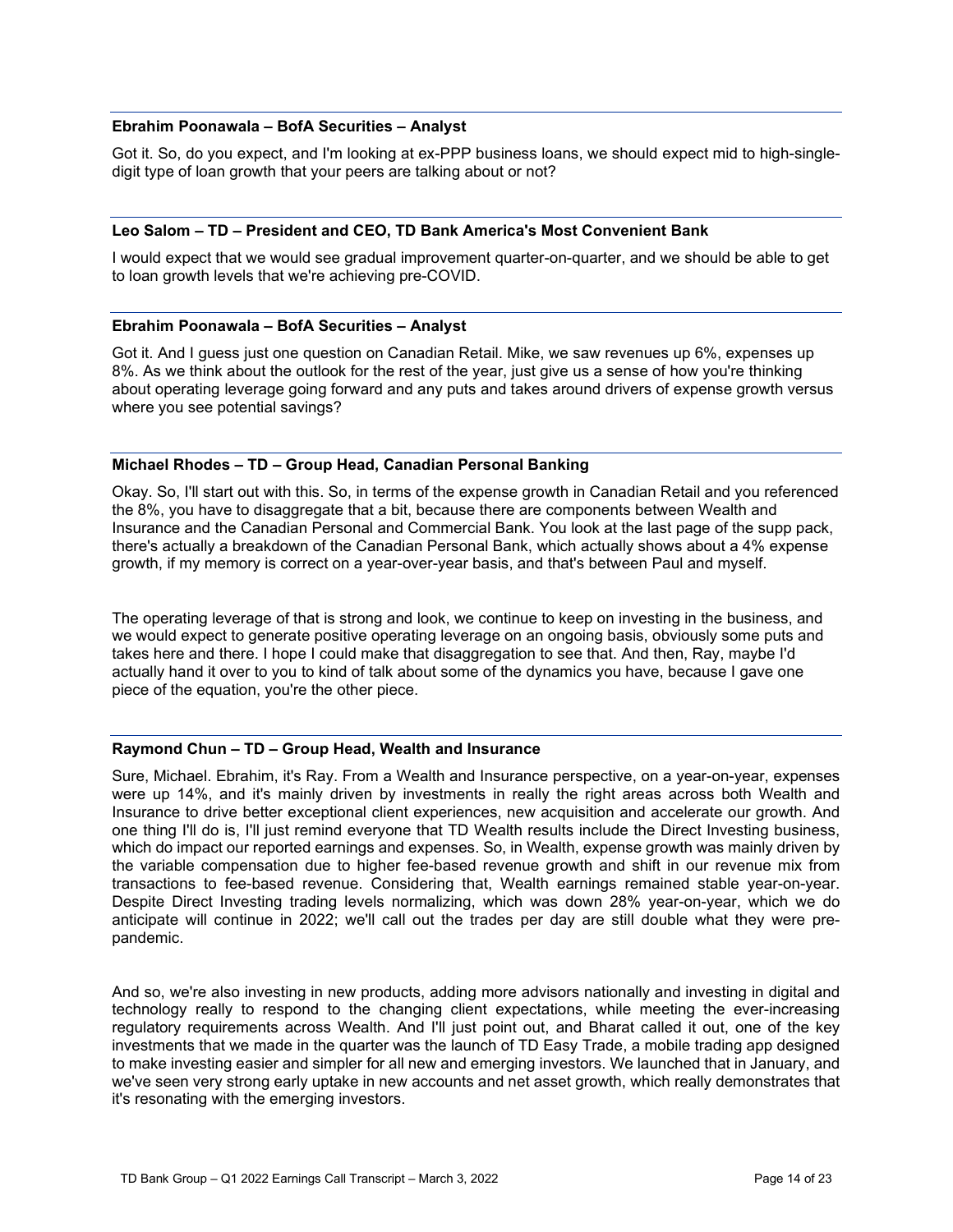I'd say on the Wealth side, although expenses are up, our Q1 results demonstrate the strength of our diversified Wealth business model. If I shift to TD Insurance, the business continues to grow and in there, we're making the right investments to support the number one direct-to-consumer insurer in Canada. And that includes increased investments in marketing, building leading digital capabilities. And we made a significant investment in our insurance advisors in our contact centers to ensure we're delivering exceptional experiences that will deepen our customer relationship. So, I hope that gives you a sense of where we're making investments, Ebrahim, on both Wealth and Insurance.

# **Ebrahim Poonawala – BofA Securities – Analyst**

- That was helpful. And I guess, is the net of that that we should see the efficiency ratio improve year-over year versus the 43.1% last year, or unclear where that may shake out?

#### **Raymond Chun – TD – Group Head, Wealth and Insurance**

Yeah. So, I think it depends on the number of assumptions that you're going to have over the next sort of while, because other than volume growth, you're going to have your expectations on where rates are going to be. And then, I would say also, if you look at last year, the peak trading revenue was actually in Q2. So, you're going to see another quarter like that. But our goal is to generate positive operating leverage in the medium-term.

# **John Aiken – Barclays Capital – Analyst**

Good afternoon. Couple quick questions, Kelvin, on the interest rate sensitivity. A couple of the banks have actually produced year two impacts from rising rates. Are you actually able to provide any order of magnitude in terms of what the impact might be on TD's stated sensitivity for year two?

# **Kelvin Tran – TD – Chief Financial Officer**

Sure. So, in terms of 100 basis point shock increase in interest rate across the curve on a static balance sheet, our number would be CAD 2.8 billion. But I would say just a little bit of caution on how you use that number, because as you know, the assumption there is a 100 basis point increase across the entire curve, right. And as you know, when forward rate changes, whatever you've seen so far, people expect the short end of the curve to increase. But the longer end of the curve has not increased by that much.

So, you have to take that into account. And then, the other thing to take into account is what we've talked about in the past is your on and off rates, because as your hedges mature or your investments mature in terms of rate, you need to think about how those rates mature versus the new rate that you put on. Hopefully that answers your question.

### **John Aiken – Barclays Capital – Analyst**

Yeah. No. Understood, Kelvin. Thank you. And just one follow-on. I know you've been exceptionally busy over the last little while, but have you had a chance to take a look at interest rate sensitivity disclosures for First Horizon and how they're calculated? And would you anticipate any major differences that you've actually been able to dive into the weeds or should we take those rate sensitivities is fairly similar to how TD calculates them?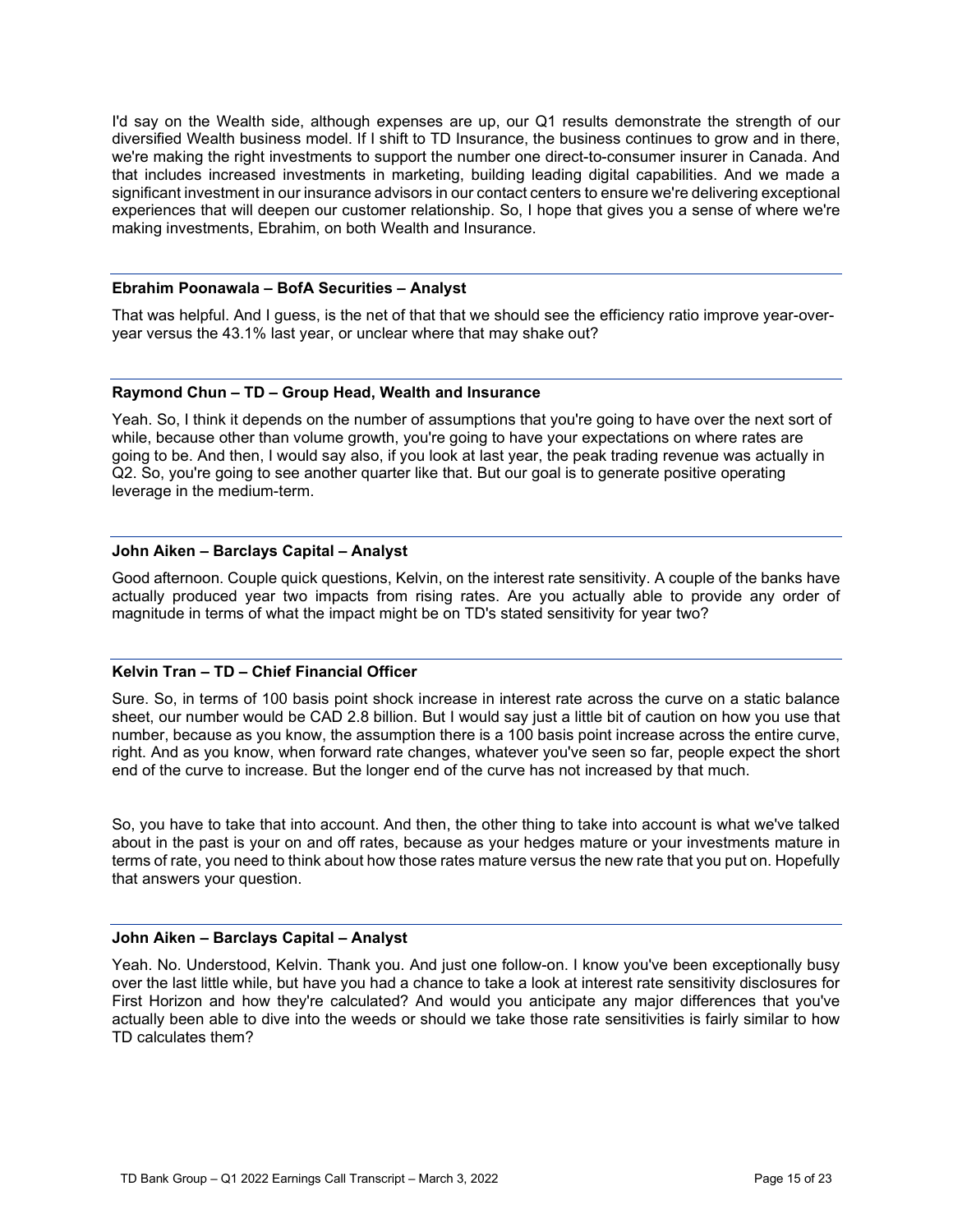#### **Kelvin Tran – TD – Chief Financial Officer**

Yes. We looked at their interest rate sensitivity and we're comfortable with including those into our model. We know that they do hedge their balance sheet as well. And as we work through the integration plan, we would look at that and take into account and how we're going to operationalize it.

# **Paul Holden – CIBC World Markets – Analyst**

First question is going back to Mike and really appreciate the candid answers on the residential mortgage opportunity. And I guess I want to ask you a broader question as you think about the Canadian Retail Bank as a whole, has there been any evidence of deterioration in market share more broadly or maybe something out on its head? Do you see broader opportunities to catch up and surpass peers?

#### **Michael Rhodes – TD – Group Head, Canadian Personal Banking**

Paul, it's a good question, and actually it's good, I mean, to do a pull up and take a look overall. Look, I'd say, first of all, that there are a lot of things we're very, very pleased with – which includes the Canadian Personal Bank, and including share increases and some things that really matter. If you take a look at our deposit franchise, our deposit franchise share gain on a year-over-year basis is actually quite attractive, and we're getting the right types of deposits. And so, we like that. The other thing we look at, and I'm here with my friend Ray across the table from me, is that we're gaining share in deposits at the same time we're actually creating our mutual fund referrals. And in fact, a mutual fund origination we have during the quarter has been very, very strong. And so, we're very pleased with that. In fact, we call ourselves market leading with a combination of both our deposit business and our mutual fund generation.

If you look at the other asset classes and if you look and say at the cards business as an example, I looked at everyone's competitive data and everyone's in a reasonably tight range. But if you look at our spend, it's up 23% on a year-over-year basis and it's actually definitely up over pre-pandemic periods. And we're feeling good about how we're positioned with cards and we expect to see growth there. And overall, there is a lot to like about our deposits and our Retail franchise. We have the best physical network in the marketplace. We have the number one position and 79% of all markets with 500,000 people or more in the Canadian marketplace. We have more web traffic. We have number one share of voice on social channels and we've got a great, great frontline, very purpose-driven, taking care of the customer every single day. And as I say, look, we have opportunities in RESL, I agree with that. And with cards, we were number one market share. We're not right now, but you may know I have a lot of cards experience and I'm looking forward to recapturing that position.

# **Paul Holden – CIBC World Markets – Analyst**

Thanks for that. And then, question for Leo, sort of similar strategic opportunity type question. I mean, arguably TD is underpenetrated in US Wealth Management. I think now \$41 billion of AUA, which was relatively small given the footprint there. Any indications you can give us on the ability to grow that piece of the US business? And is there anything in First Horizon that helps on that venture?

#### **Leo Salom – TD – President and CEO, TD Bank America's Most Convenient Bank**

Paul, thank you very much for the question. As you know, I spent last 10 years running our Wealth franchise here in Canada and I'd say we've got enormous opportunity in the US. I'd say fundamentally, when you think we've got 9.5 million Retail clients, the mass affluent and high net worth skew on that is as much as 35% of the overall book. The ability to bring, systematically, financial planning and other mass affluent investment solutions to that client base, both in the stores and via other direct digital platforms is very compelling. We've been building out that team. In fact, we added over 130 advisors in just over the past 12 months. We will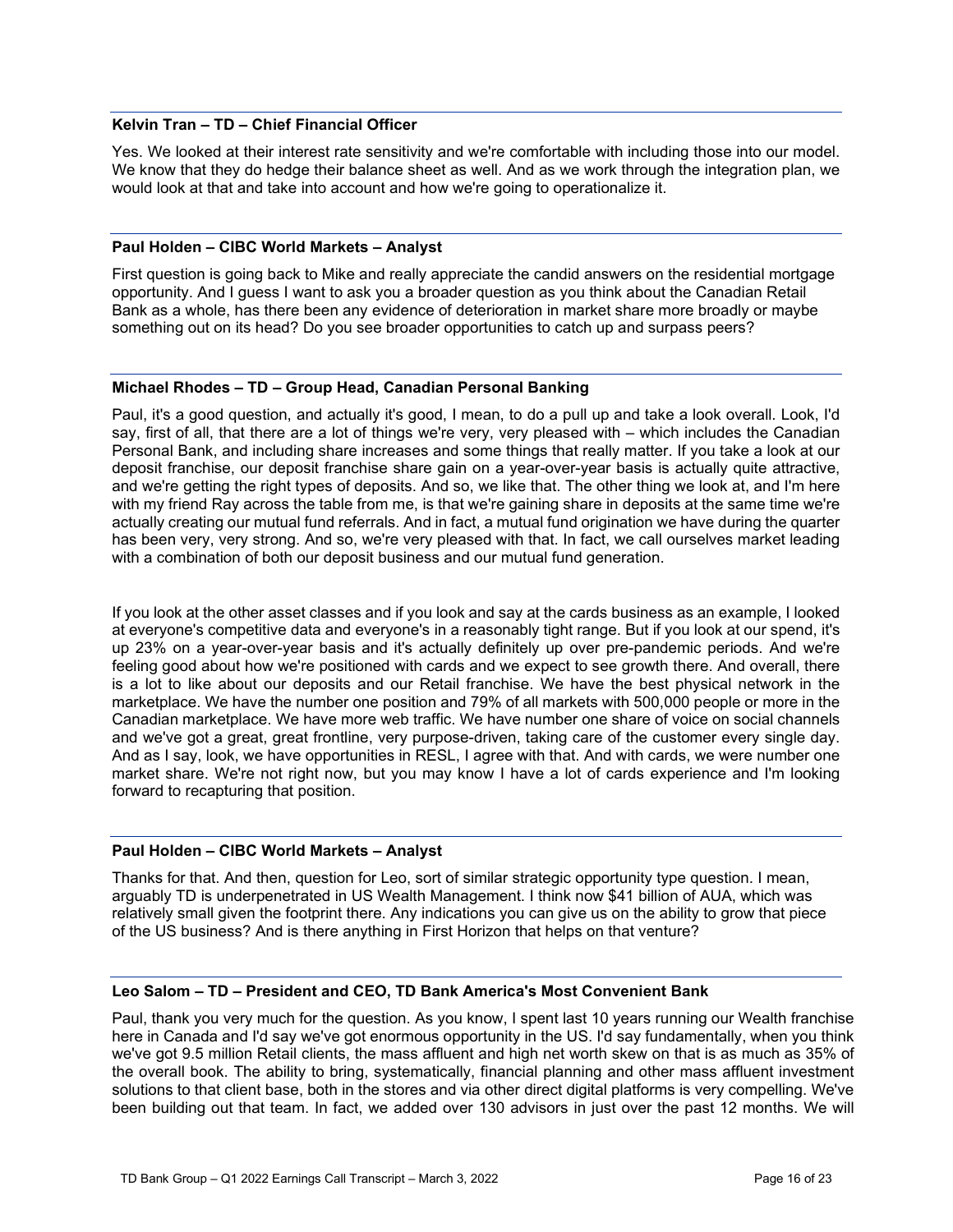accelerate that pace, because I believe that we need to achieve a critical mass of advisors to support our Retail mass affluent clients.

And likewise, I think the high-net-worth opportunity and the partnership with the Commercial Bank, making sure that we're bringing not only Commercial Banking solutions, but bringing along the business transfer solutions and the other wealth management, investment management solutions, and to do that at scale and consistently is going to be a big priority for us. So, as I think about trying to build out the fee business in the US, our wealth management opportunity has got to be one of the most significant levers that we're going to pull.

# **Paul Holden – CIBC World Markets – Analyst**

Great. I feel like we're going to be asking about this more often. One final question again Leo for you, the US Bank closed a number of stores roughly a year ago, right, early 2021. Noticed that the store count though grown in each of the last two quarters, maybe you can sort of give us a sense of what the strategy is there? I'm assuming it's into new geographies, and maybe you can just kind of clarify that?

# **Leo Salom – TD – President and CEO, TD Bank America's Most Convenient Bank**

Paul, that's absolutely right. So, think of – when we do store optimizations, it's us looking at the entire network and deciding where we could potentially consolidate certain locations. I'm still keeping the client at the center of that decision, but then redeploying those investment dollars into geographies that have higher growth profiles and with a view on densification, something that we're very proud of is that, 79% of our deposit base are in markets that we're either in number one, two or three. And the only way you can do that is by being very purposeful around thinking through your distribution network and investing around certain MSAs and achieving critical mass.

I'd say I know we talk a great deal about the branch network there, and that was the basis of your question, Paul. But I'd say the investments we're making in digital marketing and digital acquisition are also critically important in terms of being able to achieve the full potential of our branch network. And there, I have to say I'm extremely pleased with what the US team has been able to do over the past two or three years. We are a leader in terms of customer checking account acquisition in the United States and to the extent that we can get that network model right bring digital marketing to bear and maximize our presence in the marketplace. I think that'll put us in a very good position.

# **Scott Chan – Canaccord Genuity – Analyst**

Leo, just a couple of follow-up questions on First Horizon. How big is our wealth management platform? So, I kind of read wealth management solutions, but I don't know if you can kind of help quantify it?

#### **Leo Salom – TD – President and CEO, TD Bank America's Most Convenient Bank**

Scott, to give you a sense, their total revenue base, if I strip out what is the institutional trust business, it's comparable to ours. It's a little smaller than ours, but in terms of the model that they run, they run a brokerage RIA model very similar to ours. They partner in their structure, their wealth advisors are very aligned to the Commercial Bank and they create a very effective partnership, almost a deal team around certain clients, and they've been very successful in growing their Wealth business using that model. We've historically leveraged the Retail network and the Retail alignment piece. So, I think there's a complementary aspect to their model that we can leverage over time, but clearly bringing those two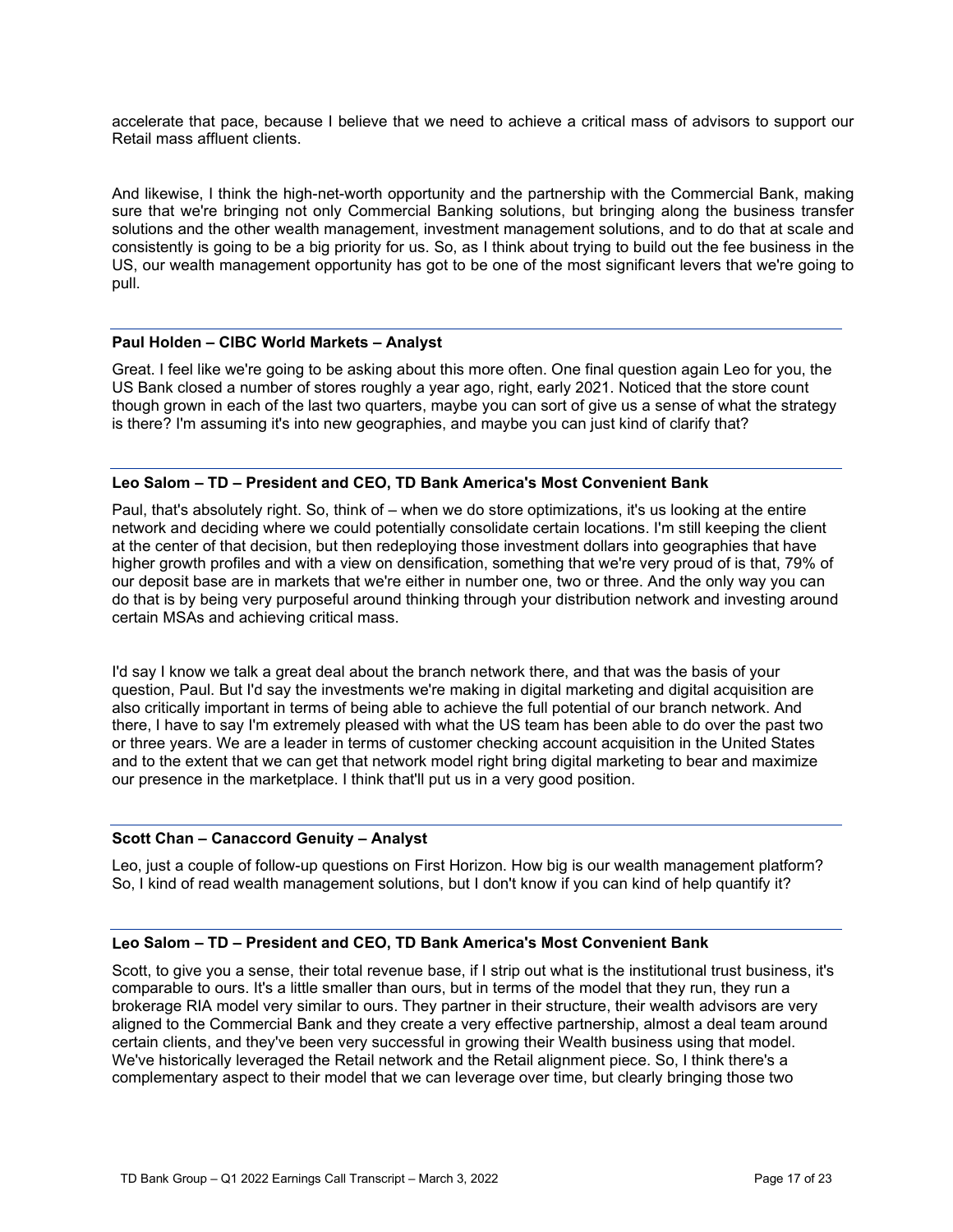groups together and obviously continuing to invest in our wealth distribution, our coverage will be a priority.

# **Scott Chan – Canaccord Genuity – Analyst**

And you talked about the Wealth opportunity, but when I look at the AUM on US side, I would sense that there is a significant opportunity there, but every time I look at it, it's always declining and significantly underperforming peers in terms of assets. And maybe you can update on why that's happening and is there anything strategic or anything or any initiatives going on with that platform?

#### **Leo Salom – TD – President and CEO, TD Bank America's Most Convenient Bank**

Scott, I think there's two things. When you look at the AUM number, we do run an asset manager in the US and I can certainly ask Ray to elaborate a little bit more, but the two factors that are weighing on our AUM level, one is the fact that we don't really run an independent US asset manager. It is part of TD Asset Management and TD Asset Management from time to time might balance mandates from one part of our manufacturing plant to another. And so, you could see movements between the US and Canada, but that that is independent of our approach in the way we're trying to approach solutions in the marketplace.

The other factor is that Epoch is much more historically been more aligned to a value orientation. And up until recently, that style has been out of favor. Now, we are very encouraged by what we're seeing more recently, where you're starting to see real discrimination in the marketplace and I think that operating model is likely to get much more traction in the short-term. But I've probably stolen some of Ray's thunder. So, Ray, I don't know if there's anything you'd add to that.

# **Raymond Chun – TD – Group Head, Wealth and Insurance**

No. I think you captured it well, Leo. I think the big opportunity for us will be and have been and it's been a work in progress is really to bring Epoch and TD Asset Management together and leverage the expertise that actually is in TD Asset Management, while we grow our US Asset Management business. And so, that will be the work that that we'll do over the next few years on that side of it, but significant opportunities on that side also, Scott.

# **Scott Chan – Canaccord Genuity – Analyst**

Okay. And just lastly, maybe for Kelvin. it seems like intra-quarter, expenses have been a focus and I think a theme on this call has been investing and you're hiring 2,000 tech people. I wonder if it's all bank level Kelvin, if you can offer some expense guidance, kind of following your fiscal Q1?

#### **Kelvin Tran – TD – Chief Financial Officer**

Yeah. So, we don't like, I think we've talked about that previously, we don't look at expenses on its own. So, our goal again is to look at driving positive operating leverage. And if we do see growth, revenue growth opportunity, then we would increase our investment. And like we talked about earlier on, there are a few buckets of expenses that we look at.

There's the – table stakes, expense that you just need to spend to run the bank and that's one bucket that is always there. And there are strategic expenses that you have to invest for the long term. So, that's another bucket. And then, the last bucket would be more discretionary, but really important, if you see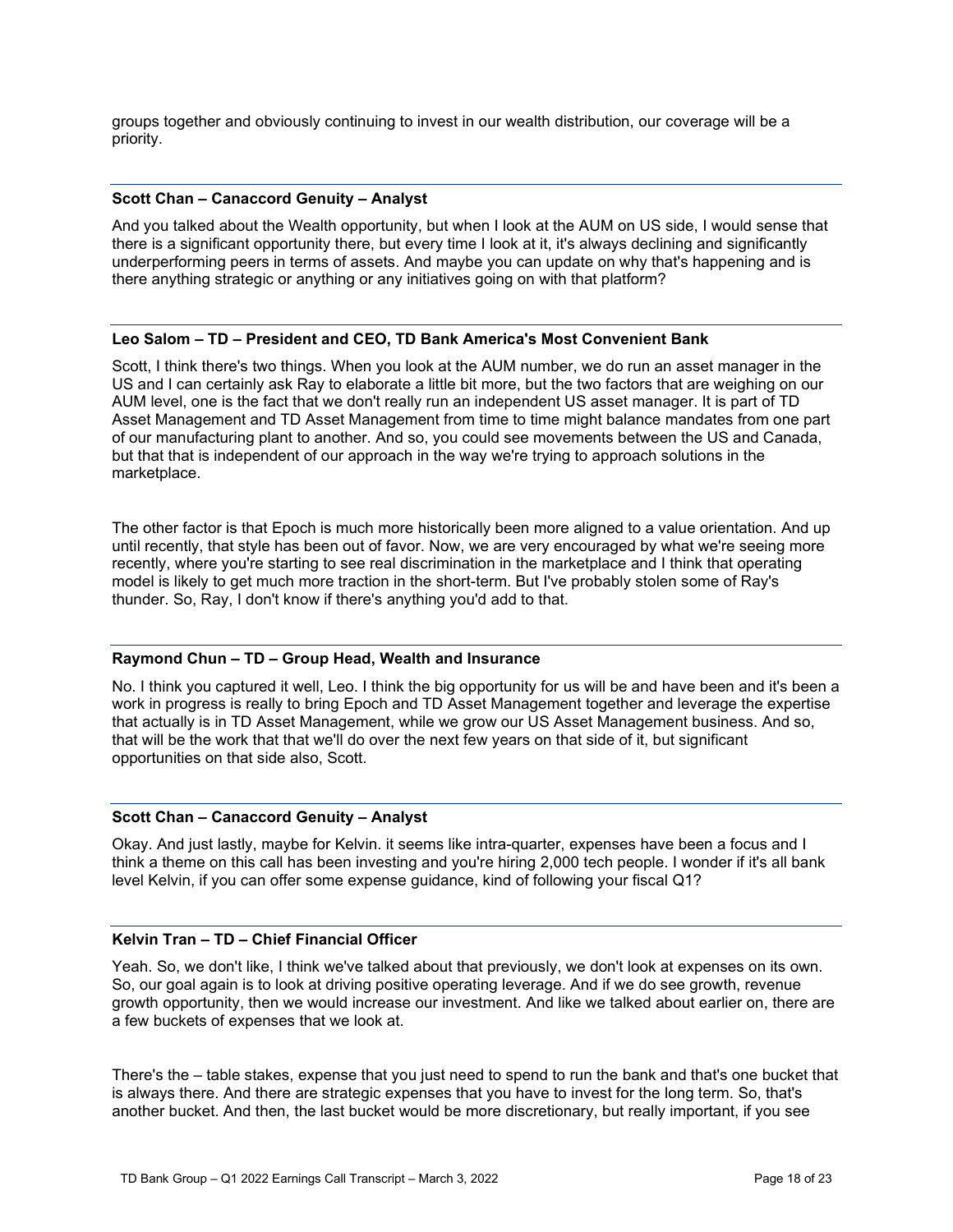that the economy is recovering, you see revenue opportunities, you see rising rate environment and then you will dial up those investments to really capture market share, because those opportunities are ripe for the taking. So, that's where I would leave it.

#### **Nigel D'Souza – Analyst – Veritas Investment Research**

Good afternoon. I had a question for Ajai, and I wanted to turn to your allowances. So, you noted that your allowances are running at elevated levels relative to pre-COVID. And I'm wondering why we haven't seen a more aggressive release of those allowances? If I look at your forward-looking indicators, those have improved. So, wondering why that didn't drive a bigger release. And then, second, based on your guidance, should we take from new guidance that these levels should be higher this year, that there's a possibility you won't be able to fully release those excess allowances before political conditions normalize?

# **Ajai Bambawale – TD – Group Head and Chief Risk Officer**

It's a good question, so let me respond. I'll start with allowance and then I'll go back to PCL. So, I'd say the main reason, we haven't released our allowances, because there's still a tremendous amount of uncertainty. The sources of that uncertainty still are changing. Okay. So, Bharat talked about geopolitics and inflation. There is – we don't know what the ultimate economic trajectory will be as a result of this war. So, there's quite a bit of uncertainty out there, which is why we're releasing our reserves gradually. Having said that, you're right, if the macro continues to improve, if this uncertainty reduces, we will be releasing more reserves. The exact timing of it is very difficult to tell.

And then, I'll go back to PCL. So, I look at PCLs, what I would say is, I expect a gradual increase in PCLs. And I say that because we think with normalization impaired PCLs are going to rise. Again, I'm not expecting a sudden increase, but gradual increase in impaired PCL. So, we feel that is going to happen. The reason we're saying the number could be higher is that performing PCL, that could be a bumpy ride, okay. And because your various drivers of performing PCL, there's volume, there's migration, there's parameters, there's macro. So, you're right in saying, I can't say for sure we're not going to release the reserves. It's not predetermined. But the reason we are being cautious in what we're saying is that performing PCL and what happens with that is going to be a bit bumpy. So, I hope that's helpful to you.

#### **Nigel D'Souza – Analyst – Veritas Investment Research**

That's very helpful. And if I could just focus on one variable here in your forward-looking indicators. When we look at your policy, central bank policy, interest rate assumption, base case versus upside scenario, your upside scenario assumes a higher policy rate. Now, can you help me understand why that is? Because I would think that assumption of a higher policy rate would be an adverse scenario, because it increases debt servicing costs. So, could you just explain that?

# **Ajai Bambawale – TD – Group Head and Chief Risk Officer**

Yeah. For upside, again, these scenarios are developed by economists. We use an overheated economy and there's high inflation, but there's high interest rates as well. So, we actually assume in Canada, rates go up 150 basis points and, in the US,, 125 basis points. Our downside case here is a pretty stringent case. It's a global slump. And in that case, the inflation unwinds quite fast. But our base case as well, we do assume high inflation in the base case. It's almost – I think it starts out being around 6% for the US at Q4 and then sort of tapers off from there, but it's the assumptions we made for the upside case and an overheated economy is what we're assuming.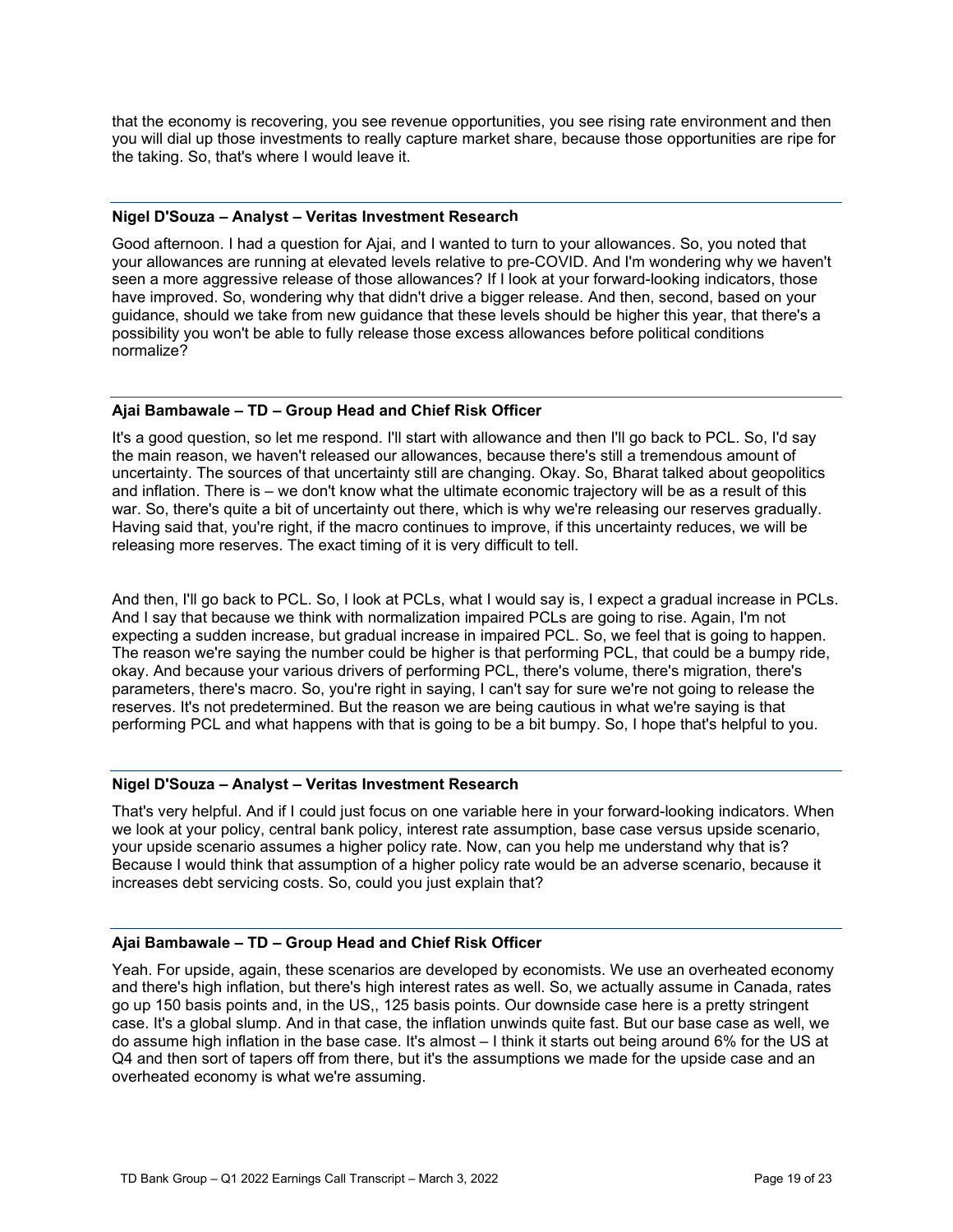#### **Nigel D'Souza – Analyst – Veritas Investment Research**

Okay. So, any comments on then a stagflationary scenario, if you have high interest rates and decelerating growth? How does that affect your credit loss modeling?

#### **Ajai Bambawale – TD – Group Head and Chief Risk Officer**

Yeah. Good, good question. So, what I would tell you is we're giving it a lot of thought and we are going to be running some stagflation scenarios this year. And it is a plausible scenario. We would be concerned with that kind of a scenario and we're doing more work on that front right now.

#### **Sohrab Movahedi – Analyst – BMO Capital Markets**

I just wanted maybe to do a couple of cleanup questions. I'll start off with Leo. You talked about the opportunity, or maybe Ray, and you both talked about the opportunities between TD Asset Management Epoch and really leveraging the franchise in the US. What's unique about this? Is it just a new set of eyes looking at this or have these opportunities always been there and the focus wasn't or is there a particular reason why the next 12 months will be better than the last 12 months, so to speak?

#### **Leo Salom – TD – President and CEO, TD Bank America's Most Convenient Bank**

Sure, I can certainly start. This is Leo. I'd say that the reality is, if you look at the growth trajectory of the US business over time, whether it'd be expanding the footprint, adding capabilities, the US has been on a journey to round out its core capabilities for some time. We just think this is a terrific opportunity to lean into the Wealth lever. Both Ray and I worked together for many years. I think we see clearly an opportunity in the US marketplace from a demographic standpoint.

I think we've got the capabilities. We just implemented a next-generation advisor support platform, which we're really excited about, that went into production just a month-and-a-half ago. And so, we're making the investments to be able to scale that business. And, having looked after the Wealth business for 10 years in Canada, I look at the US opportunity and in many ways, I see it as larger. Certainly, as a growth contributor, I see it as a very significant opportunity.

# **Sohrab Movahedi – Analyst – BMO Capital Markets**

And Leo, you mentioned the addition of advisors. When these advisors come on, how long before they are productive?

#### **Leo Salom – TD – President and CEO, TD Bank America's Most Convenient Bank**

Well, I think it depends on whether you're talking about mass affluent or high-net-worth, learning curve is a little different on each and whether you're trying to build from within or you're hiring seasoned advisors. So, I wouldn't want to speculate on what will we try to do in the mass affluent space. We try to take some of our strong retail talent, put them through a bit of an internal investment academy, prepare them for their licensing, both on an RIA as well as a Series 7 license, and then prepare them to be able to deliver against a financial planning framework as opposed to a brokerage framework. And we've been quite successful with that operating model and if anything, what I want to do is try to accelerate that.

In the high-net-worth space, we tend to bring individuals on board and recruit individuals that are seasoned. And so, the learning curve there is much shorter. They're really learning how to operate within TD as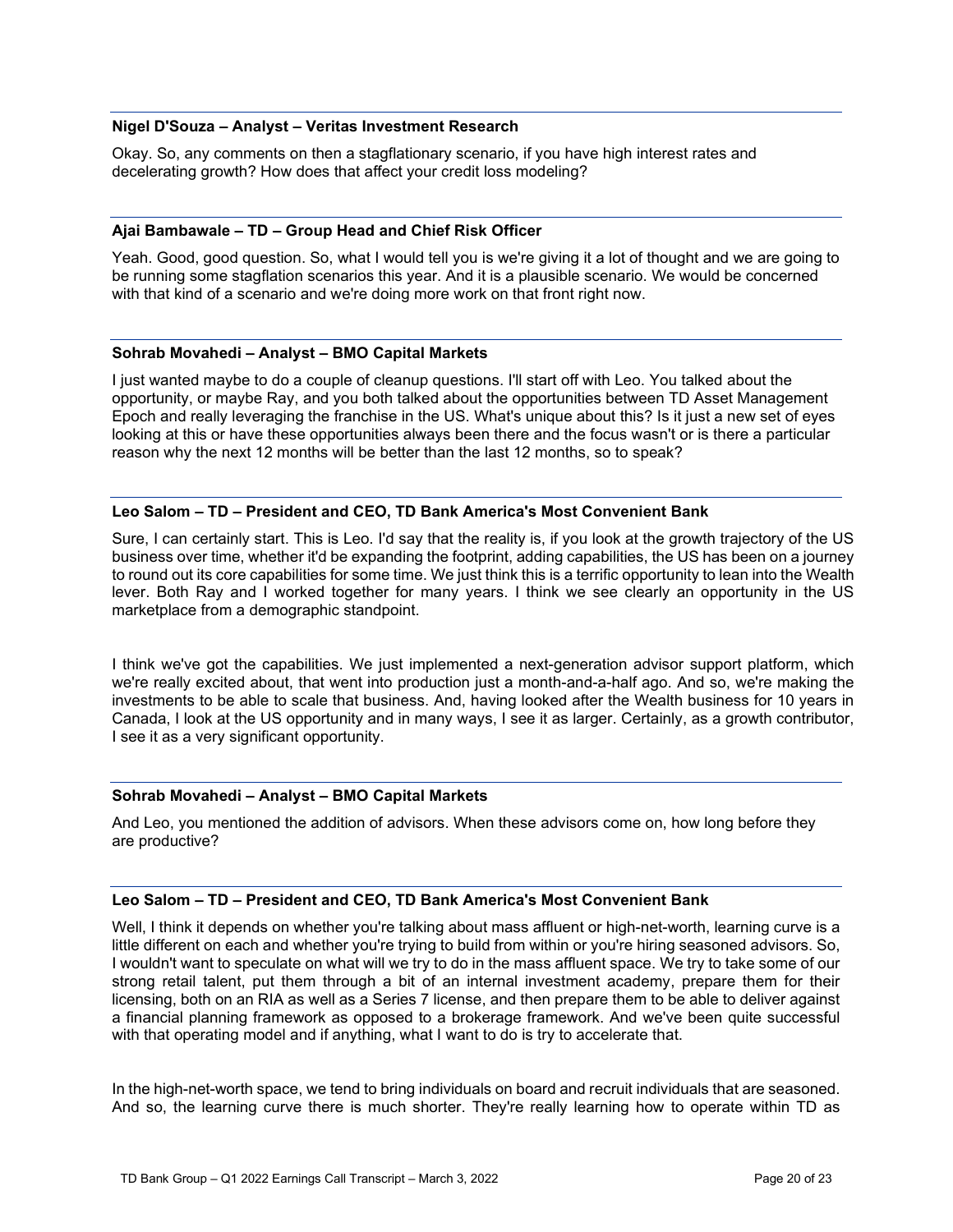opposed to how to be able to deliver against client expectations. And so, I would say there, the key is just making sure that you're creating, you're identifying, you're recruiting top talent. And I think TD, when a advisor thinks of TD and they think of our network, they think of our presence, where we operate, our client base, it's an extremely attractive proposition for an advisor to want to bring that investment capability to bear on our client base. And that's our proposition when we're hiring.

### **Sohrab Movahedi – Analyst – BMO Capital Markets**

Okay. And then, Ajai, for you, can you just talk a little bit about the efforts that you and your team would have put in around the due diligence for the First Horizon acquisition, maybe the number of weeks you were involved, hours spent, percentage of the book reviewed, number of accounts, that kind of stuff. Thank you.

# **Ajai Bambawale – TD – Group Head and Chief Risk Officer**

Sure. I'll make a few comments. What I would tell you is that at the Bank, we have a tried and tested due diligence framework. We've used it for many acquisitions. We used it here again. It was detailed. It was thorough. There were teams from across the Bank that have been involved in the whole process. So, this is not just risk, but everyone and including risk, there were quite a few people, I don't have exact numbers with the US team, the Canadian team as well were involved. So, I'm quite satisfied that the process was robust, and the outcome is a good outcome for the bank. And does that address your question? In terms of hours, I can give you a little bit of color, if you want.

#### **Sohrab Movahedi – Analyst – BMO Capital Markets**

Yeah, I'd like to know, did you spend a thousand hours, was it 200 hours from a risk perspective? Did you review 80% of the largest accounts or did you review 50% of the industry groups, I'd like a little bit, if you have it handy.

#### **Ajai Bambawale – TD – Group Head and Chief Risk Officer**

Well, I'll give you a little bit of color. We looked at quite a few files. I'd say approximately 20% of the files were reviewed by us and we were very thoughtful in our approach on what files we wanted to review and we were satisfied based on the file review that the credit quality here at First Horizon was entirely acceptable and we just didn't do a file review. We looked at credit policies, we looked at underwriting standards, we compared them to ours. So, all that led us to the conclusion that across their Retail book, which is largely RESL, C&I, which is a big book and of course, CRE as well, that the underwriting standards and quality, and the team, future TD colleagues, we were quite pleased with that. So, I hope that helps.

# **Bharat Masrani – TD – Group President and CEO**

Sohrab, just to add. This is the core strength of TD, how we do acquisitions. There's a whole process. We follow, the number of people involved, who is going to be involved, who's going to be leading each of the teams. So, it's a very thorough process that has been reviewed by many, many stakeholders that feel very comfortable as to how this particular due diligence was carried and what kind of results we got out of it.

#### **Mike Rizvanovic – Analyst – Stifel Nicolaus**

Hi. Good afternoon. I want to go back to Leo, on the overdraft fees. So, what I'm wondering is, how concerned are you that this fee line and appreciate the added color on the new guidance, but how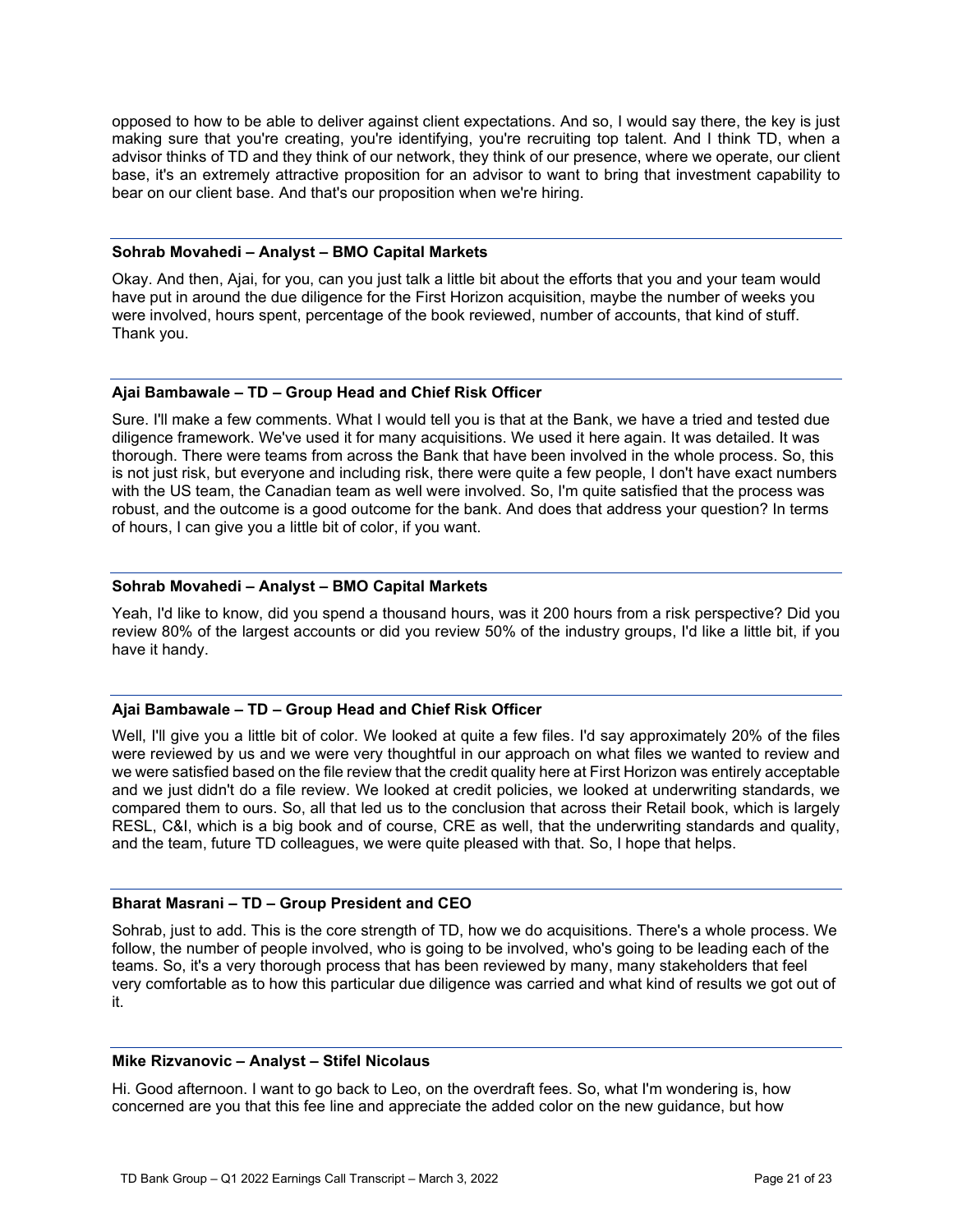concerned are you that this may actually end up going to zero if you're thinking one or two years out? Just with respect to seeing more banks actually eliminate this fee altogether, and it's just hard for me to understand how we could get this divergence where some banks charge the fee and others don't. So, how concerned would you be that that there's more downside here on that fee line?

#### **Leo Salom – TD – President and CEO, TD Bank America's Most Convenient Bank**

Mike, thanks for the question. I'd say our objective when we launched the TD Essential checking account was in fact to provide clients with a product that would give them a zero overdraft option. So, it was by design. And now, we give clients choice, whether they want the TD Essential checking product or they want our core checking.

From our standpoint, I think choice is what's critical. Obviously, we'll continue to monitor the market with regards to how things develop. We need to be competitive and obviously to the extent that we believe we need to revisit that, we would. But at this point in time, we feel very comfortable with the decisions we made.

#### **Mike Rizvanovic – Analyst – Stifel Nicolaus**

Okay. Appreciate that. And then, maybe a quick one for Ray. Just wanted to ask about the Insurance revenue being so strong. Obviously, I would suspect part of that is driven by the fact that you're the only Canadian bank that underwrites P&C insurance and you've outperformed your peers quite a bit here. I'm wondering how much of that do you think possibly comes back as driving returns to normal, auto claims start to return to normal, what's the sort of downside, if you can quantify that would be helpful?

# **Raymond Chun – TD – Group Head, Wealth and Insurance**

Thanks, Mike, for the question. And I'd say, our Insurance business, as you said, just continues to grow and take market share. And before I get there, I mean, just to give you a sense to your question, TDI is, I mean, where our earnings are very strong, earnings were up 15% year-on-year, core revenue growth of 8%. And that's really on the strength of our underwriting, our pricing sophistication and claims excellence. And so, that's when you overlay the fact that Q1 was an unusually high catastrophe activity for this quarter, it's actually the highest cat quarter since 2014 for Q1. So, we have been monitoring closely the easing of the COVID-19 public health restrictions across the country and pandemic has certainly impacted driving behavior, and it continues to disrupt the supply chain, I would say, in the auto sales, new auto sales and certainly in the auto parts industry. And so, we're watching that carefully.

But in addition to this, claims are also impacted, as you know, by many other factors and seasonality being one, weather events. And I think you would have all have seen that over the last few years, we've expanded our market leading auto centers across the country, and certainly that will help us as driving returns. And we do anticipate that as COVID dissipates, that driving will resume to pre-pandemic levels, and we do anticipate their claims or claims are going to normalize. And I think the advantage that we have is that we'll have over the course of this year 28 auto centers across the country handling about 40% to 50% of our auto claims, which is a real advantage from a client experience and from a claims management.

# **Bharat Masrani – TD – Group President and CEO**

Great engagement on the questions. Great job by the team here at TD. Folks are in new positions, but you can see that they certainly are well prepared and raring to go. So, terrific to see that. From my perspective, a great start to the year. Very happy with how we are performing in various lines. You saw what our opportunities are. We had a good discussion on that and really, really excited about the